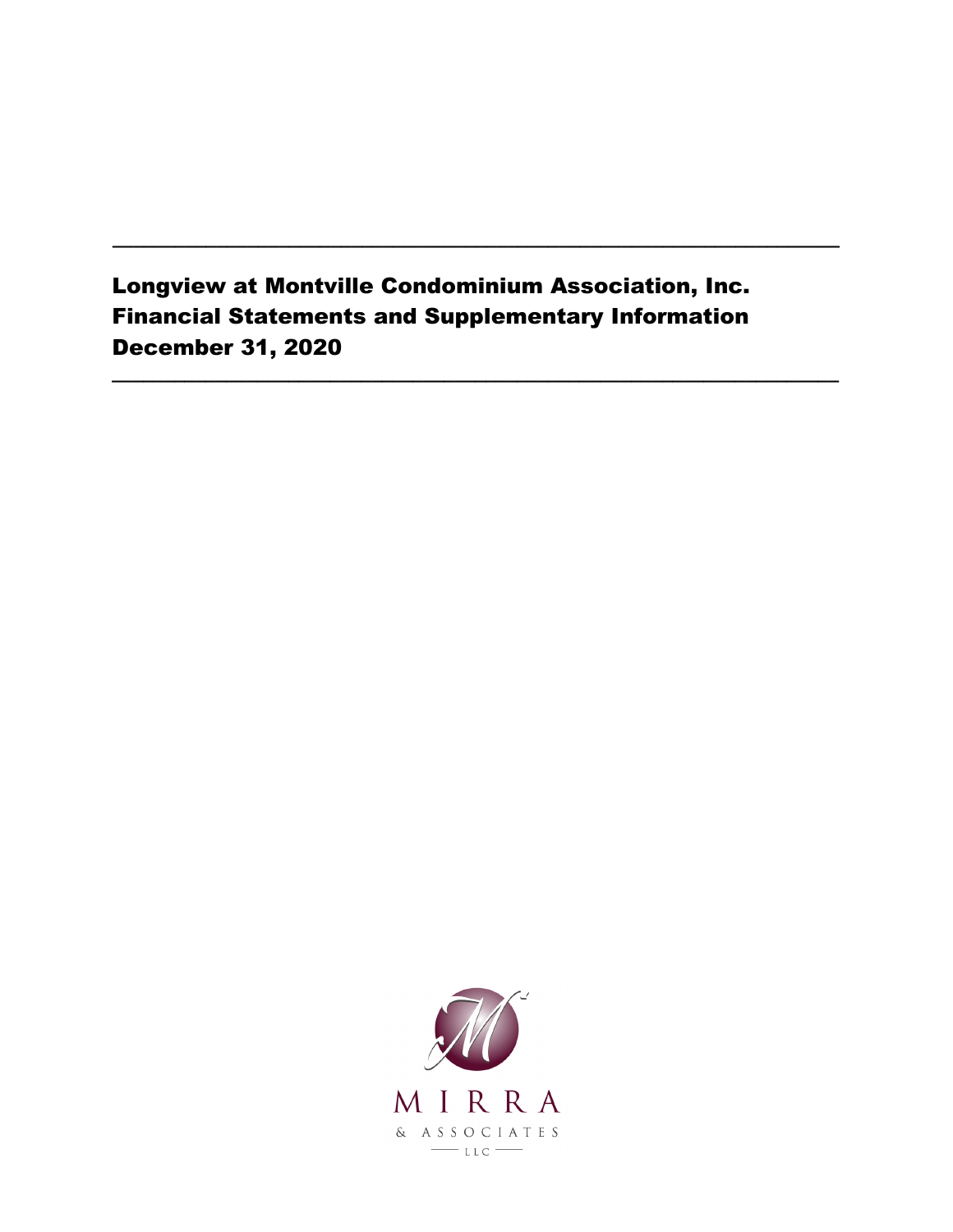#### **Page 2018 Page 2018 Page 2018 Page 2018**

| <b>Financial Statements</b>                                                                  |           |
|----------------------------------------------------------------------------------------------|-----------|
|                                                                                              |           |
|                                                                                              |           |
|                                                                                              |           |
|                                                                                              |           |
|                                                                                              |           |
| <b>Supplementary Information</b>                                                             |           |
|                                                                                              |           |
| Schedule of Total Revenue, Operating Expenses and<br>Allocations to Funds - Actual to Budget | $16 - 19$ |

(With Comparative Totals for 2019) ................................................................. . 20 - 21

Schedule of Non-Operating Fund Expenses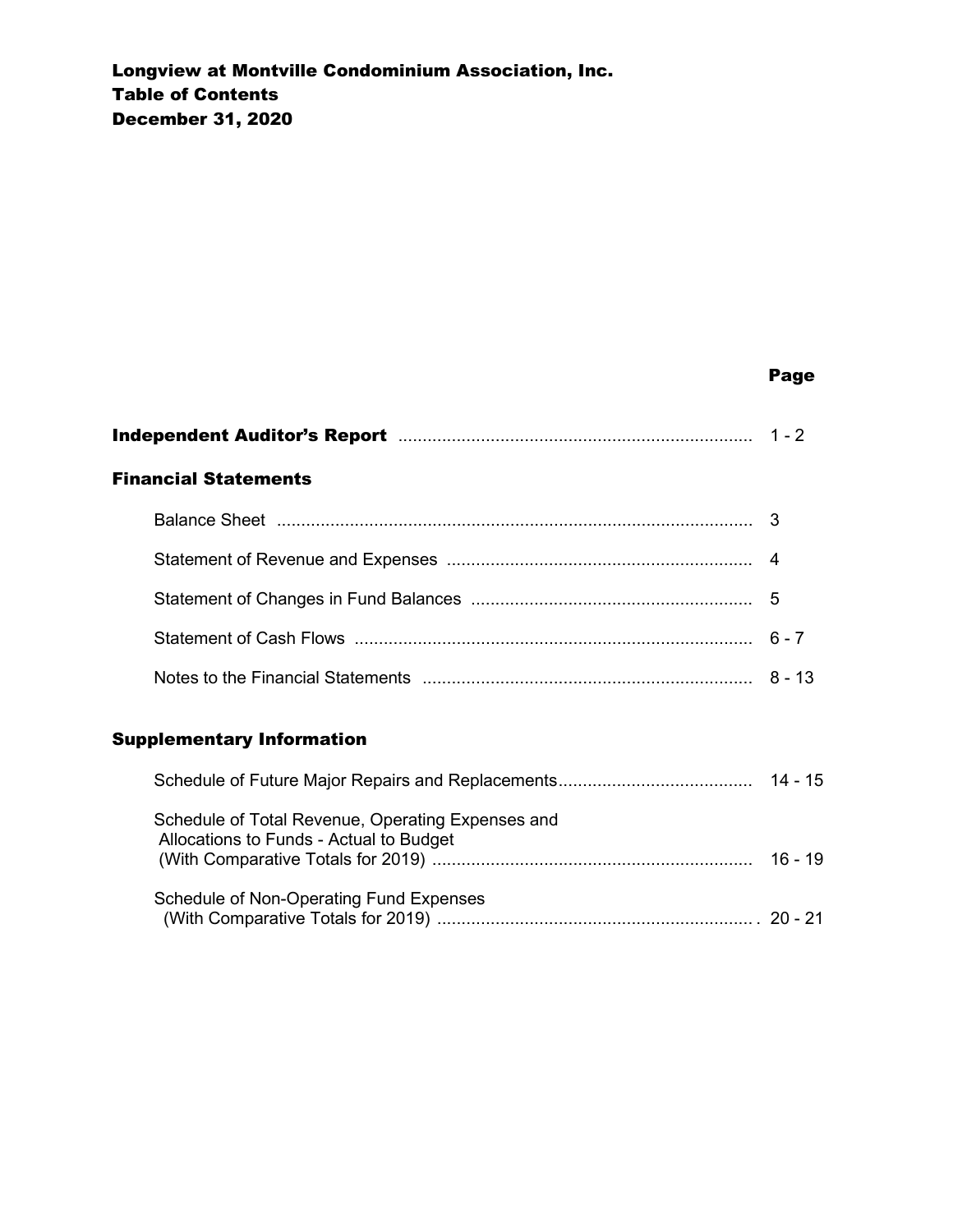

1000 Courtyard Drive Hillsborough, NJ 08844 Tel 908.281.4500 Fax 908.281.4504 www.mirracpas.com

# Independent Auditor's Report

#### To the Board of Trustees and Unit Owners of Longview at Montville Condominium Association, Inc.

We have audited the accompanying financial statements of Longview at Montville Condominium Association, Inc., which comprise the balance sheet as of December 31, 2020, and the related statements of revenue and expenses, changes in fund balances and cash flows for the year then ended, and the related notes to the financial statements.

#### *Board and Management's Responsibility for the Financial Statements*

The Board and Management are responsible for the preparation and fair presentation of these financial statements in accordance with accounting principles generally accepted in the United States of America; this includes the design, implementation, and maintenance of internal control relevant to the preparation and fair presentation of financial statements that are free from material misstatement, whether due to fraud or error.

#### *Auditor's Responsibility*

Our responsibility is to express an opinion on these financial statements based on our audit. We conducted our audit in accordance with auditing standards generally accepted in the United States of America. Those standards require that we plan and perform the audit to obtain reasonable assurance about whether the financial statements are free from material misstatement.

An audit involves performing procedures to obtain audit evidence about the amounts and disclosures in the financial statements. The procedures selected depend on the auditor's judgment, including the assessment of the risks of material misstatement of the financial statements, whether due to fraud or error. In making those risk assessments, the auditor considers internal control relevant to the entity's preparation and fair presentation of the financial statements in order to design audit procedures that are appropriate in the circumstances, but not for the purpose of expressing an opinion on the effectiveness of the entity's internal control. Accordingly, we express no such opinion. An audit also includes evaluating the appropriateness of accounting policies used and the reasonableness of significant accounting estimates, as well as evaluating the overall presentation of the financial statements.

We believe that the audit evidence we have obtained is sufficient and appropriate to provide a basis for our audit opinion.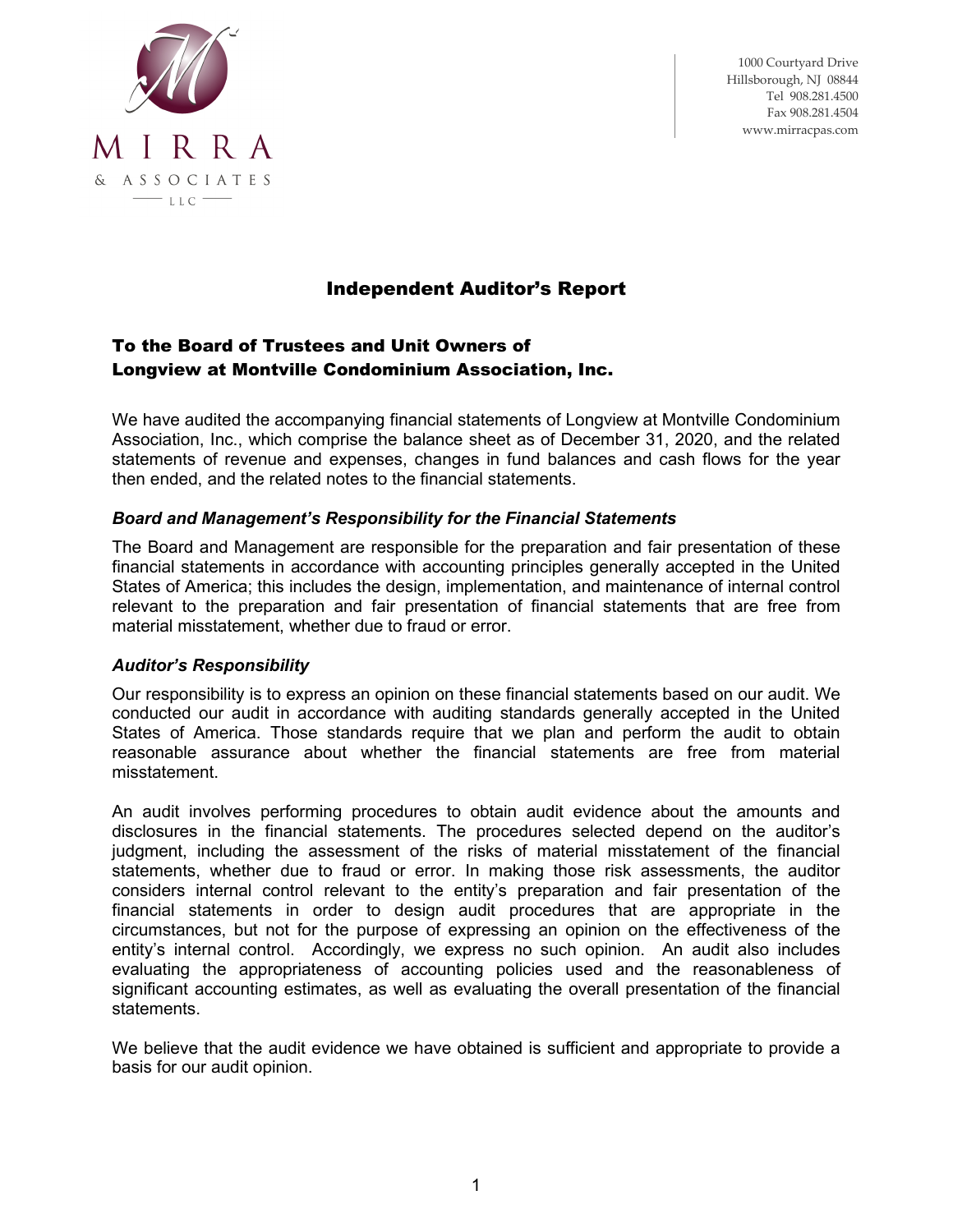### Longview at Montville Condominium Association, Inc. Independent Auditor's Report

#### *Opinion*

In our opinion, the financial statements referred to above present fairly, in all material respects, the financial position of Longview at Montville Condominium Association, Inc. as of December 31, 2020, and the results of its operations and its cash flows for the year then ended in conformity with accounting principles generally accepted in the United States of America.

#### *Disclaimer of Opinion on Required Supplementary Information*

Accounting principles generally accepted in the United States of America require that future major repairs and replacements on page 14 and 15 be presented to supplement the basic financial statements. Such information, although not a part of the basic financial statements, is required by the Financial Accounting Standards Board, who considers it to be an essential part of financial reporting for placing the basic financial statements in an appropriate operational, economic, or historical context. We have applied certain limited procedures to the required supplementary information in accordance with auditing standards generally accepted in the United States of America, which consisted of inquiries about the methods of preparing the information and comparing the information for consistency with responses to our inquiries, the basic financial statements, and other knowledge we obtained during our audit of the basic financial statements. We do not express an opinion or provide any assurance on the information because the limited procedures do not provide us with sufficient evidence to express an opinion or provide any assurance.

#### *Report on Other Supplementary Information*

Our audit was conducted for the purpose of forming an opinion on the financial statements as a whole. The supplementary information on pages 16 through 21 is presented for purposes of additional analysis and is not a required part of the financial statements. Such information is the responsibility of the Association and was derived from and relates directly to the underlying accounting and other records used to prepare the financial statements. The information, except for the portion marked "unaudited", has been subjected to the auditing procedures applied in the audit of the financial statements and certain additional procedures, including comparing and reconciling such information directly to the underlying accounting and other records used to prepare the financial statements or to the financial statements themselves, and other additional procedures in accordance with auditing standards generally accepted in the United States of America. In our opinion, the information is fairly stated in all material respects in relation to the financial statements as a whole. The information marked "unaudited" has not been subjected to the auditing procedures applied in the audit of the financial statements and, accordingly, we do not express an opinion or provide any assurance on it.

Muri ? associates

Hillsborough, New Jersey April 30, 2021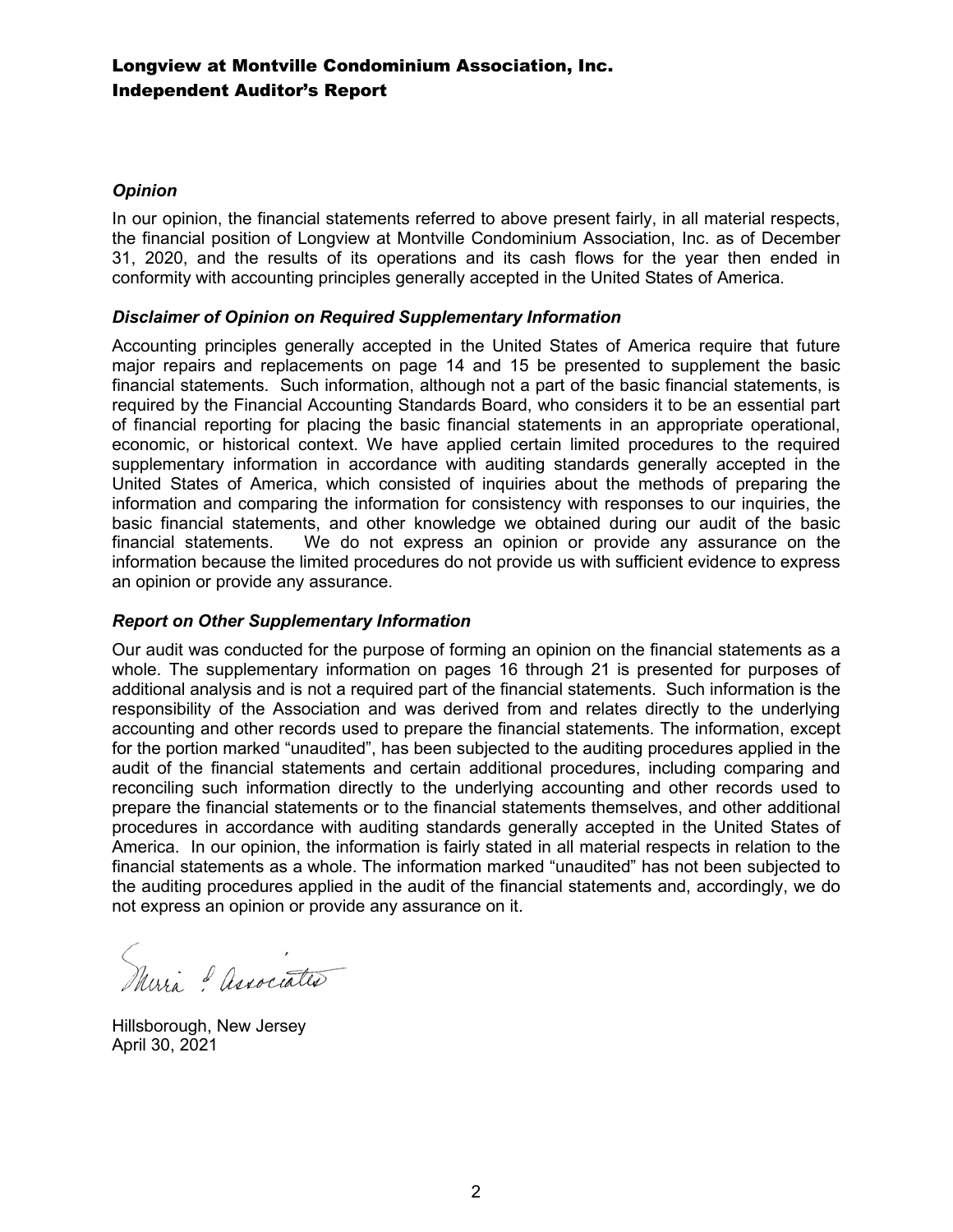# Longview at Montville Condominium Association, Inc. December 31, 2020 Balance Sheet

|                                 |                | Operating    | Insurance | Snow            | Deferred<br>Maintenance | Replacement   |
|---------------------------------|----------------|--------------|-----------|-----------------|-------------------------|---------------|
|                                 | Total          | Fund         | Fund      | Reserve<br>Fund | Fund                    | Fund          |
| <b>Assets</b>                   |                |              |           |                 |                         |               |
| Cash and cash equivalents       | \$1,087,209    | \$261,145    | \$<br>65  | \$270,387       | \$<br>69,693            | 485,919<br>\$ |
| Certificates of deposit         | 4,374,000      | 250,000      |           | 80,000          |                         | 4,044,000     |
| Accrued interest receivable     | 14,389         |              |           |                 |                         | 14,389        |
| Assessments receivable, net of  |                |              |           |                 |                         |               |
| allowance for doubtful          |                |              |           |                 |                         |               |
| assessments of \$6,200          | 11,429         | 11,429       |           |                 |                         |               |
| Prepaid insurance               | 84,191         | 84,191       |           |                 |                         |               |
| Interfund balances              | $\blacksquare$ | (31, 303)    | 62        | 25,768          | 50,354                  | (44, 881)     |
| <b>Total Assets</b>             | \$5,571,218    | \$575,462    | 127<br>\$ | \$376,155       | 120,047<br>\$           | \$4,499,427   |
| <b>Liabilities</b>              |                |              |           |                 |                         |               |
|                                 |                |              |           |                 |                         |               |
| Accounts payable and accrued    |                |              |           |                 |                         |               |
| expenses                        | 70,105<br>\$   | 23,992<br>\$ | \$        | 35,613<br>\$    | \$                      | \$<br>10,500  |
| Assessments received in advance | 92,176         | 92,176       |           |                 |                         |               |
| Federal income taxes payable    | 1,455          | 1,455        |           |                 |                         |               |
| Refundable security deposits    | 21,000         | 21,000       |           |                 |                         |               |
| <b>Total Liabilities</b>        | 184,736        | 138,623      |           | 35,613          |                         | 10,500        |
| <b>Commitment and</b>           |                |              |           |                 |                         |               |
| <b>Contingency</b>              |                |              |           |                 |                         |               |
| <b>Fund Balances</b>            | 5,386,482      | 436,839      | 127       | 340,542         | 120,047                 | 4,488,927     |
| <b>Total Liabilities and</b>    |                |              |           |                 |                         |               |
| <b>Fund Balances</b>            | \$5,571,218    | \$575,462    | \$<br>127 | \$376,155       | 120,047<br>\$           | \$4,499,427   |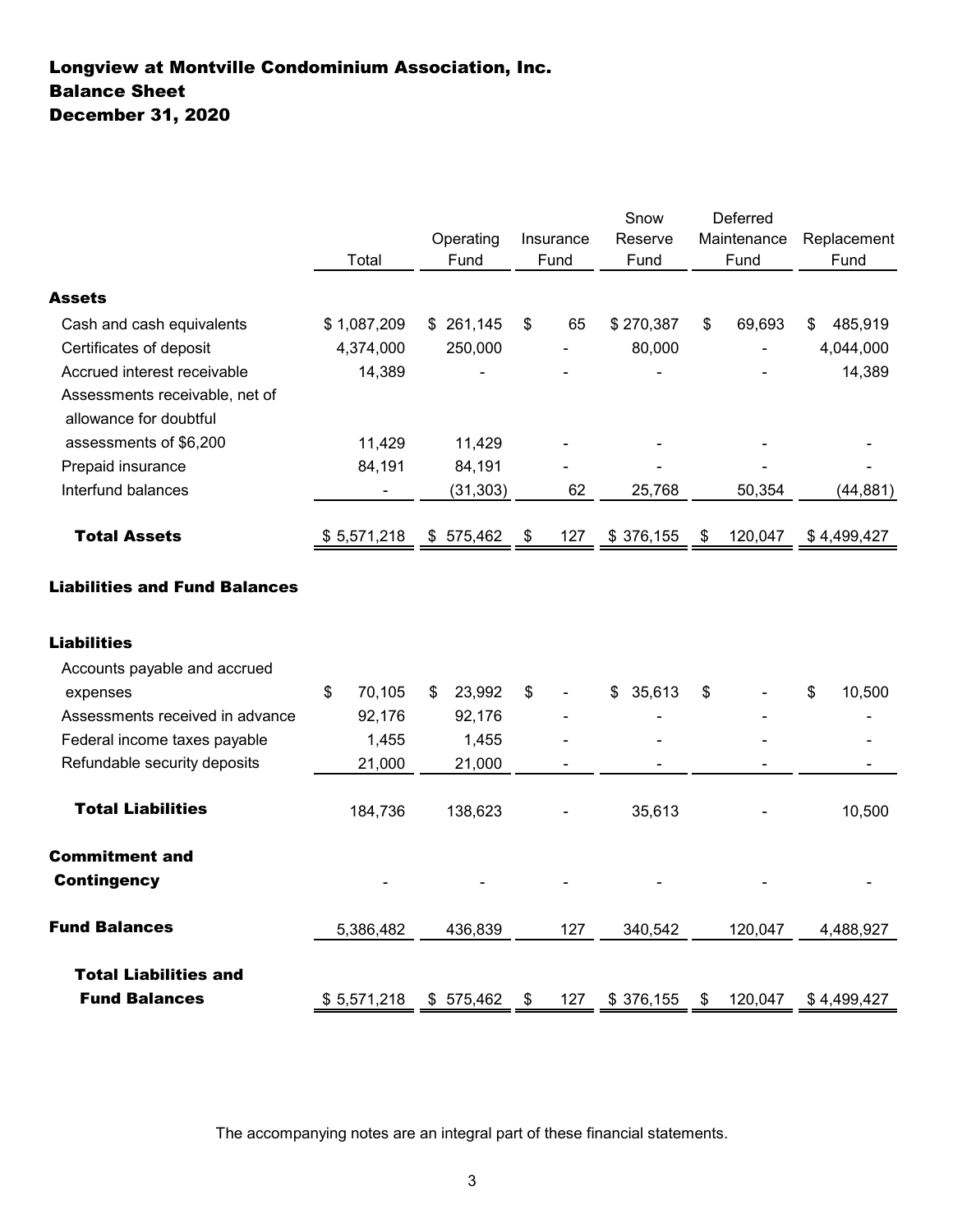# Longview at Montville Condominium Association, Inc. For the Year Ended December 31, 2020 Statement of Revenue and Expenses

|                             |                 |              |           | Snow          | Deferred     |                          |
|-----------------------------|-----------------|--------------|-----------|---------------|--------------|--------------------------|
|                             |                 | Operating    | Insurance | Reserve       | Maintenance  | Replacement              |
|                             | Total           | Fund         | Fund      | Fund          | Fund         | Fund                     |
| <b>Revenue</b>              |                 |              |           |               |              |                          |
| Maintenance assessments     | \$<br>2,872,917 | \$1,497,051  | \$        | \$<br>100,000 | \$<br>77,500 | \$1,198,366              |
| Interest income             | 88,725          | 4,685        |           | 3,812         | 11           | 80,217                   |
| Township reimbursement      | 49,874          | 23,514       |           | 26,360        |              |                          |
| Insurance claim proceeds    | 9,925           | 9,925        |           |               |              |                          |
| Legal fees reimbursement    | 8,348           | 8,348        |           |               |              |                          |
| Reclassification of prior   |                 |              |           |               |              |                          |
| year liability              | 4,100           | 4,100        |           |               |              |                          |
| Late fees and fines income  | 2,963           | 2,963        |           |               |              |                          |
| Move in/out fees            | 2,000           | 2,000        |           |               |              |                          |
| Clubhouse rental income     | 400             | 400          |           |               |              |                          |
| Other income                | 334             | 334          |           |               |              |                          |
| <b>Total Revenue</b>        | 3,039,586       | 1,553,320    |           | 130,172       | 77,511       | 1,278,583                |
| <b>Expenses</b>             |                 |              |           |               |              |                          |
| Administrative              | 602,022         | 601,856      |           |               | 79           | 87                       |
| <b>Building and grounds</b> | 708,493         | 708,493      |           |               |              |                          |
| Pool and clubhouse          | 33,205          | 33,205       |           |               |              |                          |
| <b>Utilities</b>            | 127,089         | 127,089      |           |               |              |                          |
| Federal income taxes        | 10,437          |              |           |               |              | 10,437                   |
| Non-operating fund expenses | 307,246         |              |           | 46,461        | 116,850      | 143,935                  |
| <b>Total Expenses</b>       | 1,788,492       | 1,470,643    |           | 46,461        | 116,929      | 154,459                  |
| <b>Excess (Deficiency)</b>  |                 |              |           |               |              |                          |
| of Revenue Over             |                 |              |           |               |              |                          |
| <b>Expenses</b>             | \$<br>1,251,094 | \$<br>82,677 | \$        | \$<br>83,711  | \$           | $(39, 418)$ \$ 1,124,124 |
|                             |                 |              |           |               |              |                          |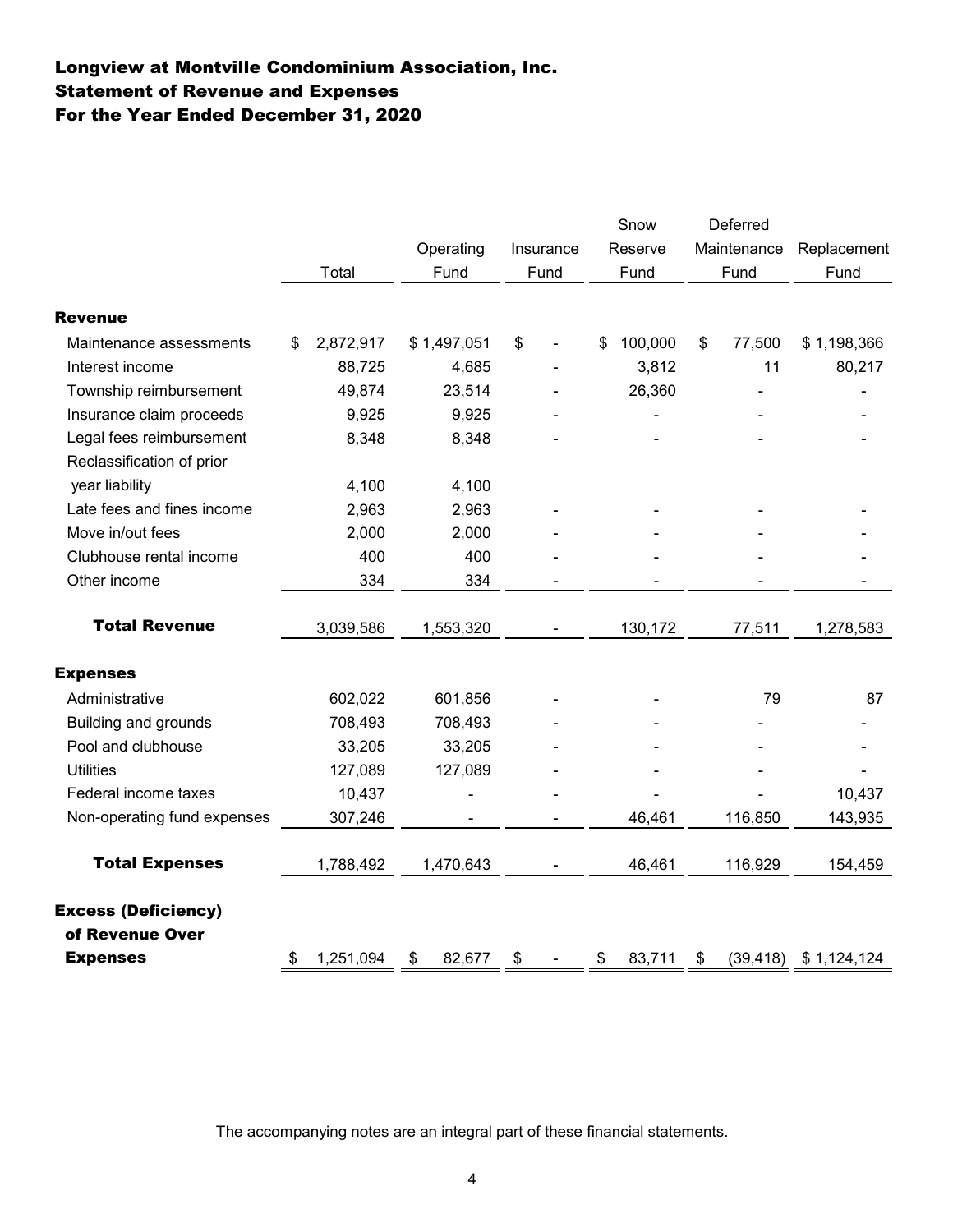### Longview at Montville Condominium Association, Inc. Statement of Changes in Fund Balances For the Year Ended December 31, 2020

|                                                    |                |                            | <b>Operating Fund</b>               |                       |                |                   |                         |                                 |                     |
|----------------------------------------------------|----------------|----------------------------|-------------------------------------|-----------------------|----------------|-------------------|-------------------------|---------------------------------|---------------------|
|                                                    | Total          | Total<br>Operating<br>Fund | Working<br>Capital<br>Contributions | Cumulative<br>Surplus |                | Insurance<br>Fund | Snow<br>Reserve<br>Fund | Deferred<br>Maintenance<br>Fund | Replacement<br>Fund |
| <b>Fund Balances -</b><br><b>Beginning of Year</b> | \$4,115,612    | \$476,951                  | \$<br>97,649                        | \$379,302             | $\mathfrak{S}$ | 127               | \$256,831               | 26,788<br>\$                    | \$3,354,915         |
| <b>Working Capital</b><br><b>Contributions</b>     | 19,776         | 9,888                      | 9,888                               |                       |                |                   |                         |                                 | 9,888               |
| <b>Interfund Transfers</b>                         | $\blacksquare$ | (132, 677)                 | (50,000)                            | (82, 677)             |                | ۰                 | $\blacksquare$          | 132,677                         |                     |
| <b>Excess (Deficiency)</b><br>of Revenue Over      |                |                            |                                     |                       |                |                   |                         |                                 |                     |
| <b>Expenses</b>                                    | 1,251,094      | 82,677                     | $\blacksquare$                      | 82,677                |                | $\blacksquare$    | 83,711                  | (39,418)                        | 1,124,124           |
| <b>Fund Balances -</b><br><b>End of Year</b>       | \$5,386,482    | \$436,839                  | \$<br>57,537                        | \$379,302             | \$             | 127               | \$340,542               | 120,047<br>\$                   | \$4,488,927         |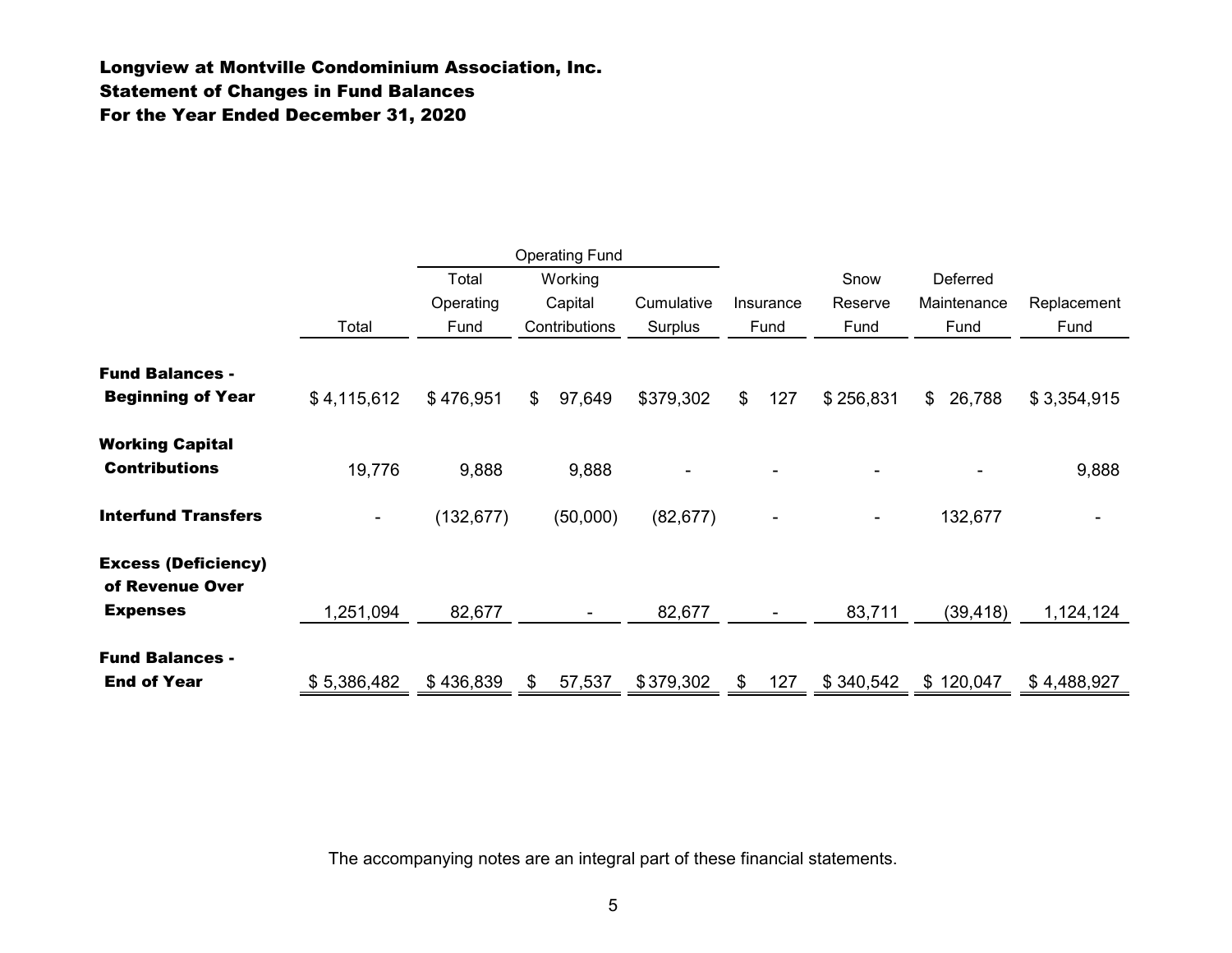# Longview at Montville Condominium Association, Inc. For the Year Ended December 31, 2020 Statement of Cash Flows

|                                   |             |           |           | Snow     | Deferred        |             |
|-----------------------------------|-------------|-----------|-----------|----------|-----------------|-------------|
|                                   |             | Operating | Insurance | Reserve  | Maintenance     | Replacement |
|                                   | Total       | Fund      | Fund      | Fund     | Fund            | Fund        |
|                                   |             |           |           |          |                 |             |
| <b>Cash Flows from</b>            |             |           |           |          |                 |             |
| <b>Operating Activities</b>       |             |           |           |          |                 |             |
| Excess (deficiency) of revenue    |             |           |           |          |                 |             |
| over expenses                     | \$1,251,094 | \$82,677  | \$        | \$83,711 | \$<br>(39, 418) | \$1,124,124 |
| Adjustments to reconcile excess   |             |           |           |          |                 |             |
| (deficiency) of revenues over     |             |           |           |          |                 |             |
| expenses to net cash provided by  |             |           |           |          |                 |             |
| (used in) operating activities:   |             |           |           |          |                 |             |
| Bad debt expense                  | 6,982       | 6,982     |           |          |                 |             |
| Change in assets and liabilities: |             |           |           |          |                 |             |
| Assessments receivable            | (3, 569)    | (3, 569)  |           |          |                 |             |
| Prepaid insurance                 | (84, 191)   | (84, 191) |           |          |                 |             |
| Due from Township                 | 49,820      | 23,460    |           | 26,360   |                 |             |
| Accounts payable and accrued      |             |           |           |          |                 |             |
| expenses                          | 8,522       | (22, 983) |           | 27,190   |                 | 4,315       |
| Assessments received in advance   | 14,056      | 14,056    |           |          |                 |             |
| Federal income taxes payable      | (7, 163)    | (7, 163)  |           |          |                 |             |
| Refundable security deposits      | (3, 100)    | (3, 100)  |           |          |                 |             |
| <b>Net Cash Provided By</b>       |             |           |           |          |                 |             |
| (Used In) Operating               |             |           |           |          |                 |             |
| <b>Activities</b>                 | 1,232,451   | 6,169     |           | 137,261  | (39, 418)       | 1,128,439   |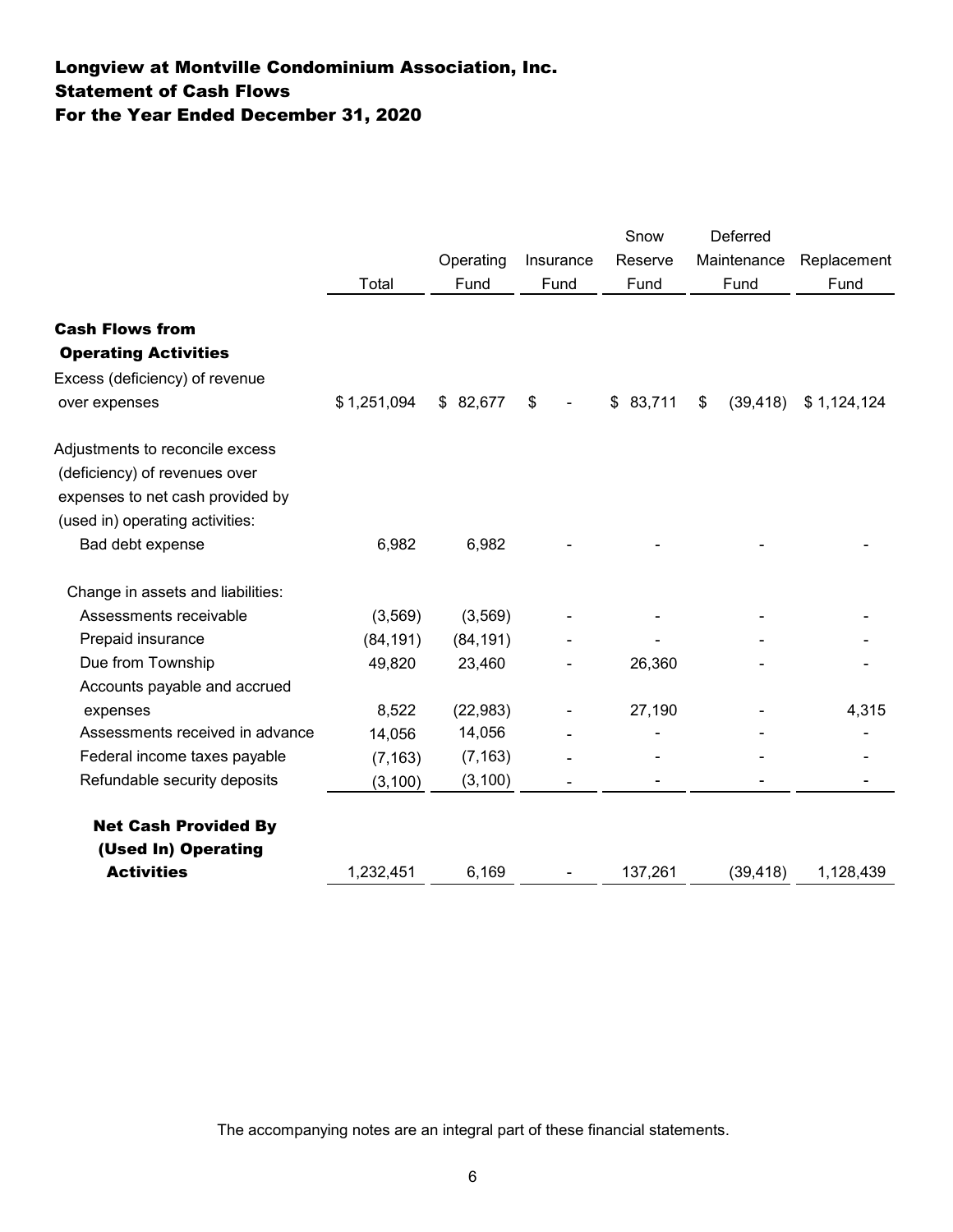# Statement of Cash Flows Longview at Montville Condominium Association, Inc. For the Year Ended December 31, 2020

|                                     |             | Operating  | Insurance  | Snow<br>Reserve | Deferred<br>Maintenance | Replacement   |
|-------------------------------------|-------------|------------|------------|-----------------|-------------------------|---------------|
| (Continued)                         | Total       | Fund       | Fund       | Fund            | Fund                    | Fund          |
| <b>Cash Flows from</b>              |             |            |            |                 |                         |               |
| <b>Investing Activities</b>         |             |            |            |                 |                         |               |
| Purchase of certificates of deposit | (1,924,000) | (150,000)  |            | (80,000)        |                         | (1,694,000)   |
| Maturity of certificates of deposit | 1,200,000   | 100,000    |            | 200,000         |                         | 900,000       |
| Working capital contributions       | 19,776      | 9,888      |            |                 |                         | 9,888         |
| <b>Net Cash Provided By</b>         |             |            |            |                 |                         |               |
| (Used In) Investing                 |             |            |            |                 |                         |               |
| <b>Activities</b>                   | (704, 224)  | (40, 112)  |            | 120,000         |                         | (784, 112)    |
| <b>Cash Flows from</b>              |             |            |            |                 |                         |               |
| <b>Financing Activities</b>         |             |            |            |                 |                         |               |
| Interfund transfers                 |             | (132, 677) |            |                 | 132,677                 |               |
| Change in interfund balances        |             | 60,143     |            | (34, 694)       | (50, 202)               | 24,753        |
| <b>Net Cash Provided By</b>         |             |            |            |                 |                         |               |
| (Used In) Financing                 |             |            |            |                 |                         |               |
| <b>Activities</b>                   |             | (72, 534)  |            | (34, 694)       | 82,475                  | 24,753        |
| <b>Net Increase (Decrease) in</b>   |             |            |            |                 |                         |               |
| <b>Cash and Cash Equivalents</b>    | 528,227     | (106, 477) |            | 222,567         | 43,057                  | 369,080       |
| <b>Cash and Cash Equivalents -</b>  |             |            |            |                 |                         |               |
| <b>Beginning of Year</b>            | 558,982     | 367,622    | 65         | 47,820          | 26,636                  | 116,839       |
| <b>Cash and Cash Equivalents -</b>  |             |            |            |                 |                         |               |
| <b>End of Year</b>                  | \$1,087,209 | \$261,145  | 65<br>- \$ | \$270,387       | 69,693<br>\$            | 485,919<br>\$ |
|                                     |             |            |            |                 |                         |               |
| <b>Supplemental Disclosure</b>      |             |            |            |                 |                         |               |
| Cash paid for:                      |             |            |            |                 |                         |               |

Income taxes  $\frac{\$}{17,600}$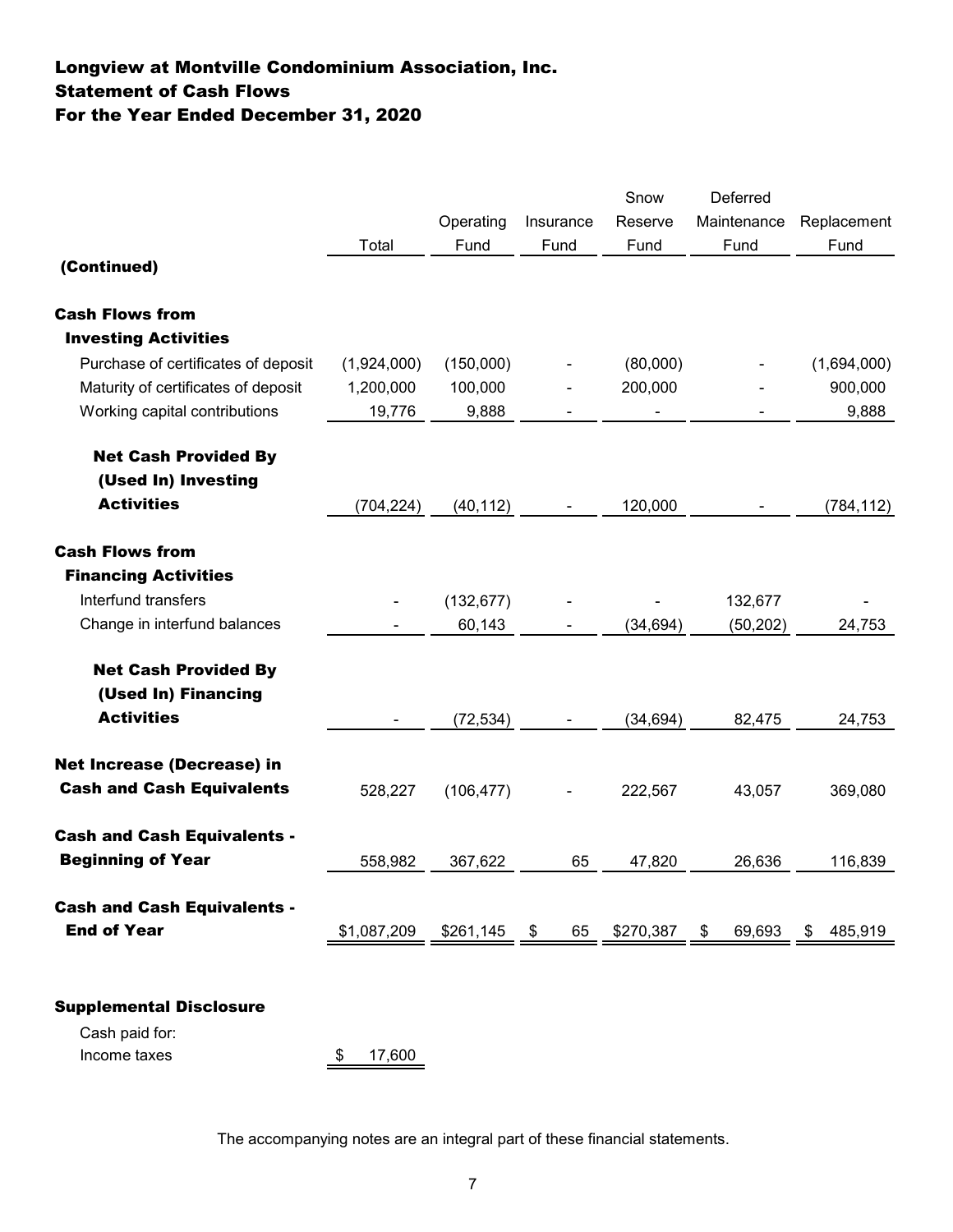#### Note 1 Nature of Organization

Longview at Montville Condominium Association, Inc. (the "Association") is a New Jersey corporation subject to the provisions of the Condominium Act of the State of New Jersey. The Association is responsible for the operation and maintenance of the common property. Consisting of 576 residential units (including 119 Mount Laurel affordable units), the Association is located on approximately 117 acres in Montville, New Jersey. Recreational facilities include a clubhouse, swimming pool and tennis courts.

#### Note 2 Summary of Significant Accounting Policies

**Fund Accounting** - The Association's governing documents (i.e., Public Offering Statement, Master Deed and By-laws) provide certain guidelines for governing its financial activities. To ensure observance of limitations and restrictions on the use of financial resources, the Association maintains its accounts in accordance with the principles of fund accounting. Financial resources are classified for accounting and reporting purposes in the following funds established according to their nature and purpose:

**Operating Fund** - This fund represents the portion of expendable funds that are available for the general operations of the Association.

**Insurance Fund** - The purpose of the fund is to accumulate sufficient amounts which will allow the Association to have the necessary resources to secure and maintain adequate insurance coverage as required by the Association's documents.

**Snow Reserve Fund** - The purpose of this fund is to segregate funds needed for snow removal so that sufficient amounts are available for future snow removal costs.

**Deferred Maintenance Fund** - The purpose of this fund is to accumulate sufficient amounts which will allow the Association to have the necessary resources to perform painting, staining, powerwashing and other maintenance and repairs which occur less frequently than annually.

**Replacement Fund** - The purpose of the replacement fund is to accumulate funds over the lives of the components of the common elements that are the Association's responsibility to replace so that sufficient amounts are available to pay for their eventual replacement.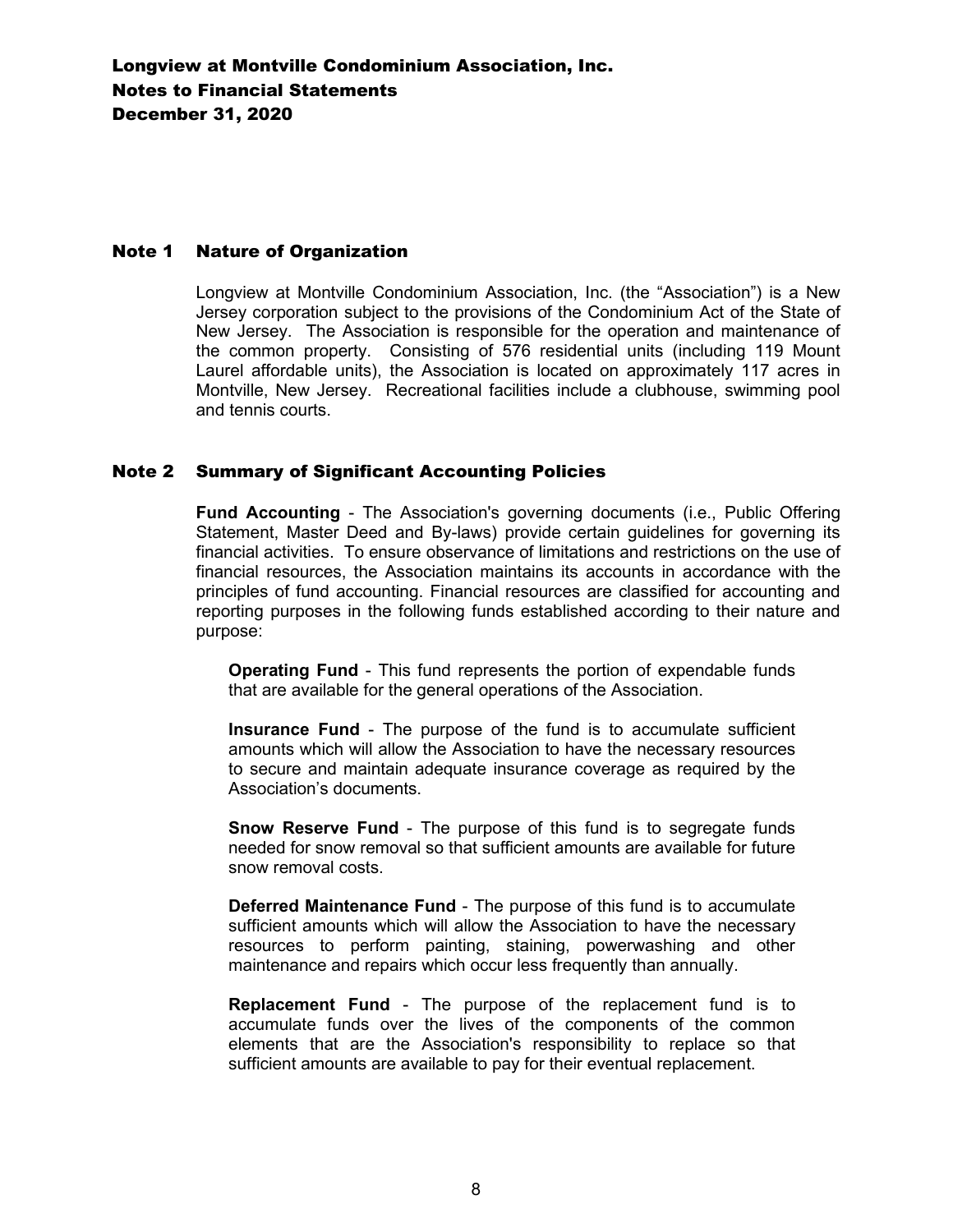#### Note 2 Summary of Significant Accounting Policies (Continued)

**Recognition of Assets** - The Association's property and common elements are owned by the unit owners in condominium form pursuant to the master deed wherein each of the individual unit owners holds legal title to an undivided interest in property constituting the common elements. Accordingly, no amounts related to these common elements are included on the accompanying balance sheet of the Association. The common elements generally consist of sidewalks, roads, recreational facilities, open areas and portions of the buildings not comprising the individual units.

**Revenue Recognition** - The Association adopted FASB ASC 606 for revenue recognition as of January 1, 2019, using the modified retrospective method of transition, which requires that the cumulative effect of the changes related to the adoption be charged to beginning fund balances. The Association applied the new guidance using the practical expedient provided in Topic 606 that allows the guidance to be applied only to contracts that were not complete as of the date of the financial statements. Adoption of the new guidance resulted in changes to our accounting policies for assessment income as previously described.

The adoption of the new revenue recognition guidance resulted in no changes to beginning fund balances.

**Cash and Cash Equivalents** - Cash and cash equivalents include cash held in bank deposit accounts, money market funds and other savings accounts, which, at times may exceed Federally insured limitations.

**Assessments Receivable and Maintenance Assessments** - The Association's members are subject to monthly assessments based upon the annual budget and as determined by the Board of Trustees. The Association retains excess operating funds at the end of the operating year, if any, for use in future operating periods, or as otherwise specified by the Association's governing documents. A portion of the monthly assessments to owners are allocated to each of the respective funds as per the accompanying financial statements.

On a periodic basis, the Board and management evaluate the assessments receivable and estimate an allowance for doubtful accounts, based on the current legal status of past due accounts.

**Interest Income** - The Board's policy is to retain interest income earned on cash equivalents and certificates of deposit in the respective fund.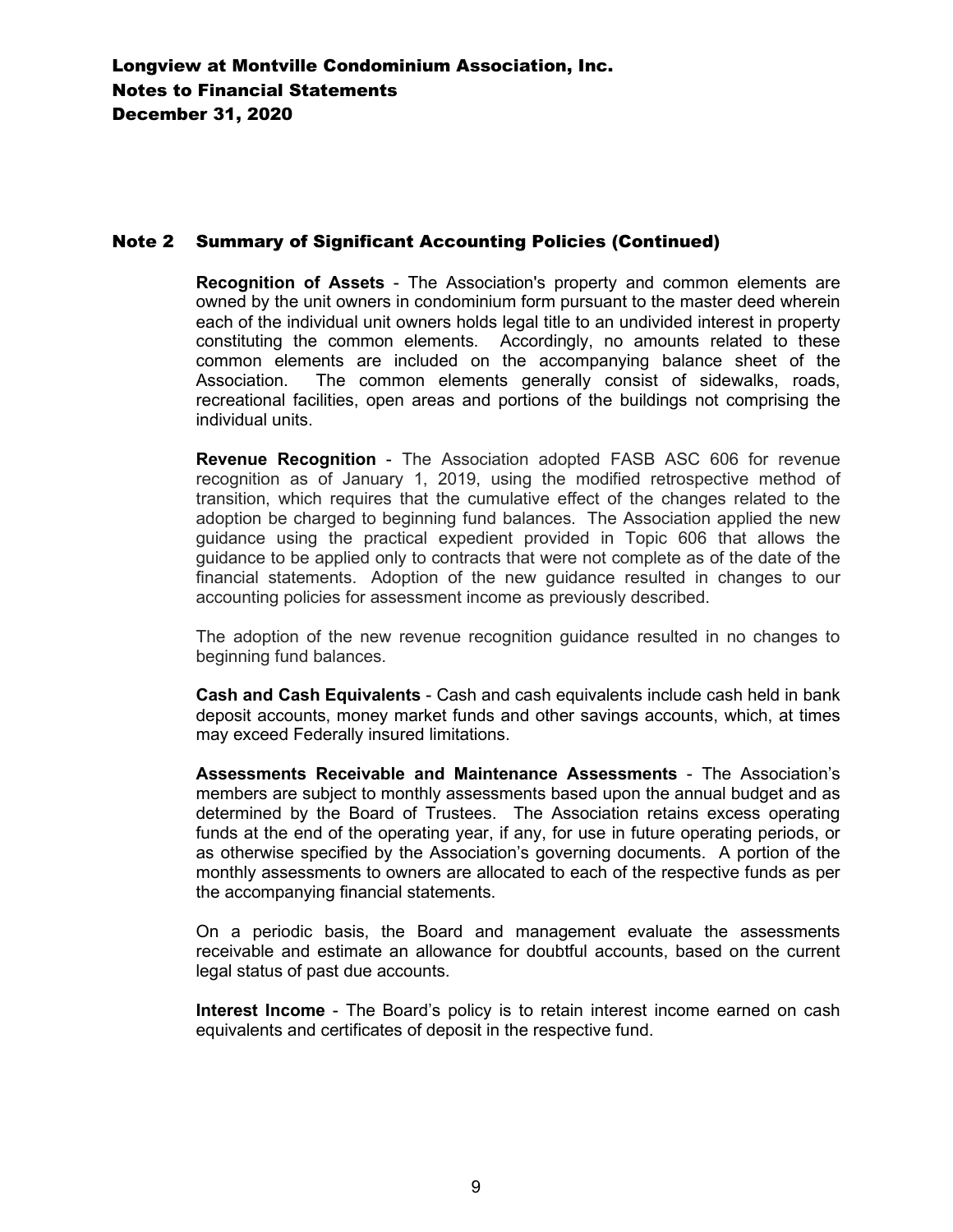#### Note 2 Summary of Significant Accounting Policies (Continued)

**Income Tax** - Accounting principles generally accepted in the United States of America require the evaluation of tax positions taken by the Association and recognize a tax liability if an uncertain position has been taken which, more likely than not, would not be sustained upon examination by the Internal Revenue Service. In evaluating the Association's tax provisions and accruals, the Association has concluded that as of December 31, 2020, there are no uncertain tax positions taken or expected to be taken that would require recognition of a liability or disclosure in the financial statements.

**Estimates** - The preparation of financial statements in conformity with generally accepted accounting principles requires the Board to make estimates and assumptions that affect reported amounts and disclosures. Accordingly, actual results could differ from those estimates.

**Subsequent Events** - The Board and management have evaluated events and transactions for potential recognition or disclosure through the date of the auditor's report, which is the date the financial statements were available to be issued.

#### Note 3 Certificates of Deposit

At December 31, 2020, certificates of deposit consisted of the following:

|                    |                               |             | Operating      | Snow<br>Reserve | Replacement |
|--------------------|-------------------------------|-------------|----------------|-----------------|-------------|
| Maturity           | Interest Rate                 | Total       | Fund           | Fund            | Fund        |
| Within one year    | $0.10\% - 3.25\%$ \$1,630,000 |             | \$200,000      | \$80,000        | \$1,350,000 |
| One to two years   | $0.10\% - 2.90\%$             | 1.834.000   | 50,000         |                 | 1,784,000   |
| Two to three years | $0.20\% - 1.75\%$             | 910,000     | $\blacksquare$ |                 | 910,000     |
| Total              |                               | \$4,374,000 | \$250,000      | \$80,000        | \$4,044,000 |

The Association has the ability and intent to hold these investments until their maturity date. At December 31, 2020, market values approximated costs. Fair value is measured based on Level 2 inputs which are quoted prices in markets that are not considered to be active or financial instruments for which all significant inputs are observable, either directly or indirectly.

#### Note 4 Income Taxes

Under the Internal Revenue Code, associations may be taxed as a condominium association at their election, or as a regular corporation. If certain criteria are met, the Association may select either method in any year. A method selected in one year affects only that year and the Association is free to select either method in future years.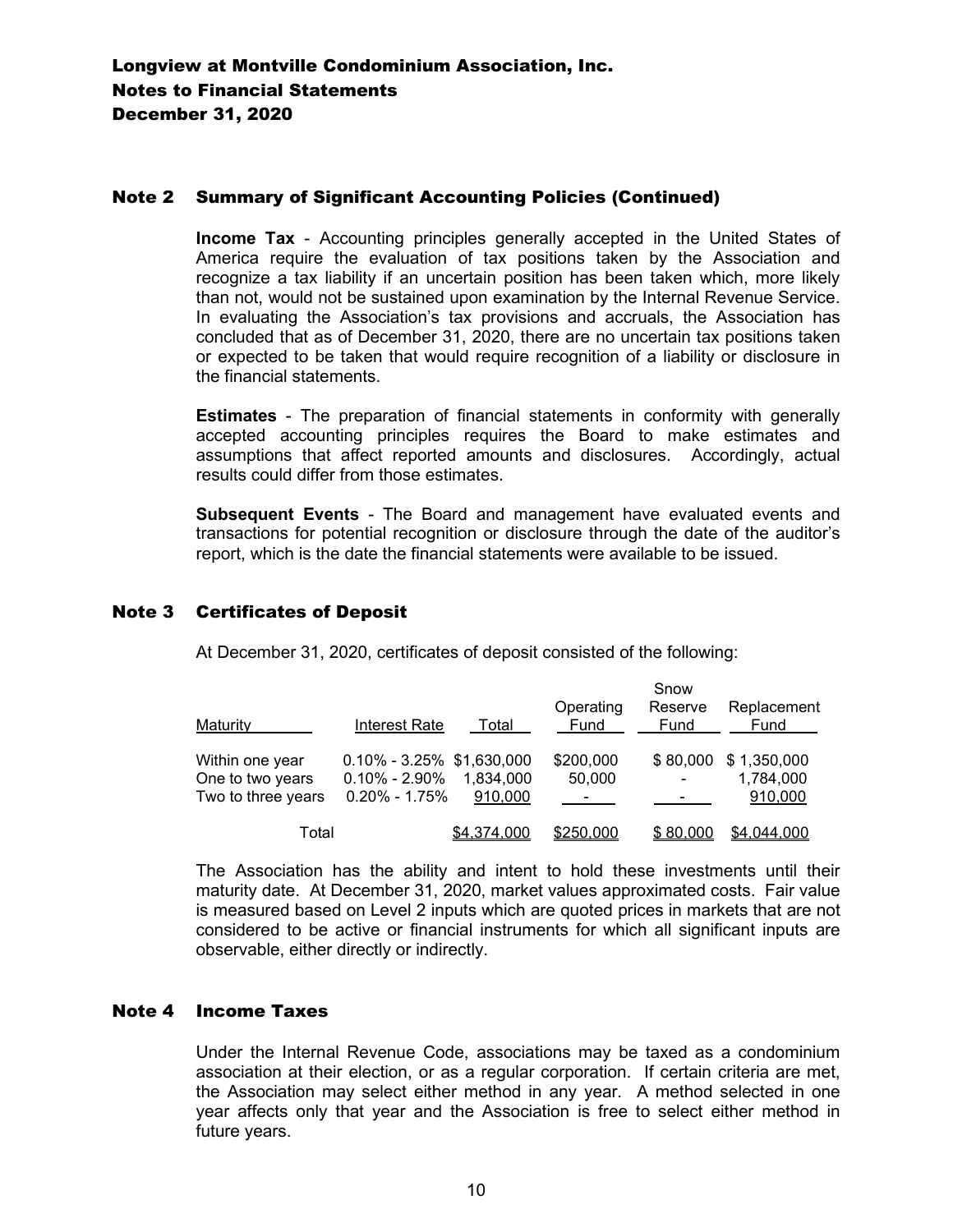#### Note 4 Income Taxes (Continued)

The Association qualifies as a corporation under Internal Revenue Code Section 277 for the year ended December 31, 2020. Income tax expense of \$10,437 has been provided based on the excess of non-membership income over non-membership expenses.

The Association's income tax returns are subject to routine examination by the Internal Revenue Service generally for three years after the returns are filed; however, there are currently no audits in progress for any tax periods.

The Association is incorporated pursuant to Title 15A of the New Jersey Statutes and therefore, is not liable for New Jersey corporation business income tax.

#### Note 5 Replacement Fund

The Association's governing documents require that funds be accumulated for future major repairs and replacements. Accumulated funds are held in separate accounts and are generally not available for expenditures for normal operations.

FWH Associates, P.A., professional engineering consultants, updated the replacement study effective January 2019 to estimate the remaining useful lives and the replacement costs of the components of common property. The estimates were based on the then current estimated replacement costs. The table included in the unaudited supplementary information on future major repairs and replacements is based on this study.

The Board is funding for major repairs and replacements in accordance with the recommended annual contributions of \$1,198,366 utilizing the 5% threshold funding methodology. Threshold funding sets a replacement funding goal of keeping the replacement fund balance above a specified dollar amount at its lowest accumulated amount, as specified by the Board, which is below the full funding projected amount. Interest income earned on replacement fund cash equivalents and certificates of deposits, and one month of working capital contributions (Note 8), are also allocated to the replacement fund.

Funds are being accumulated in the replacement fund based upon estimated costs for repairs and replacements of common property components. Actual expenditures may vary from the estimated amounts and the variations may be material. Therefore, amounts accumulated in the replacement fund may not be adequate to meet all future needs for major repairs and replacements. If additional funds are needed, the Association has the right to increase regular assessments, pass special assessments or delay major repairs and replacements until funds are available, if possible.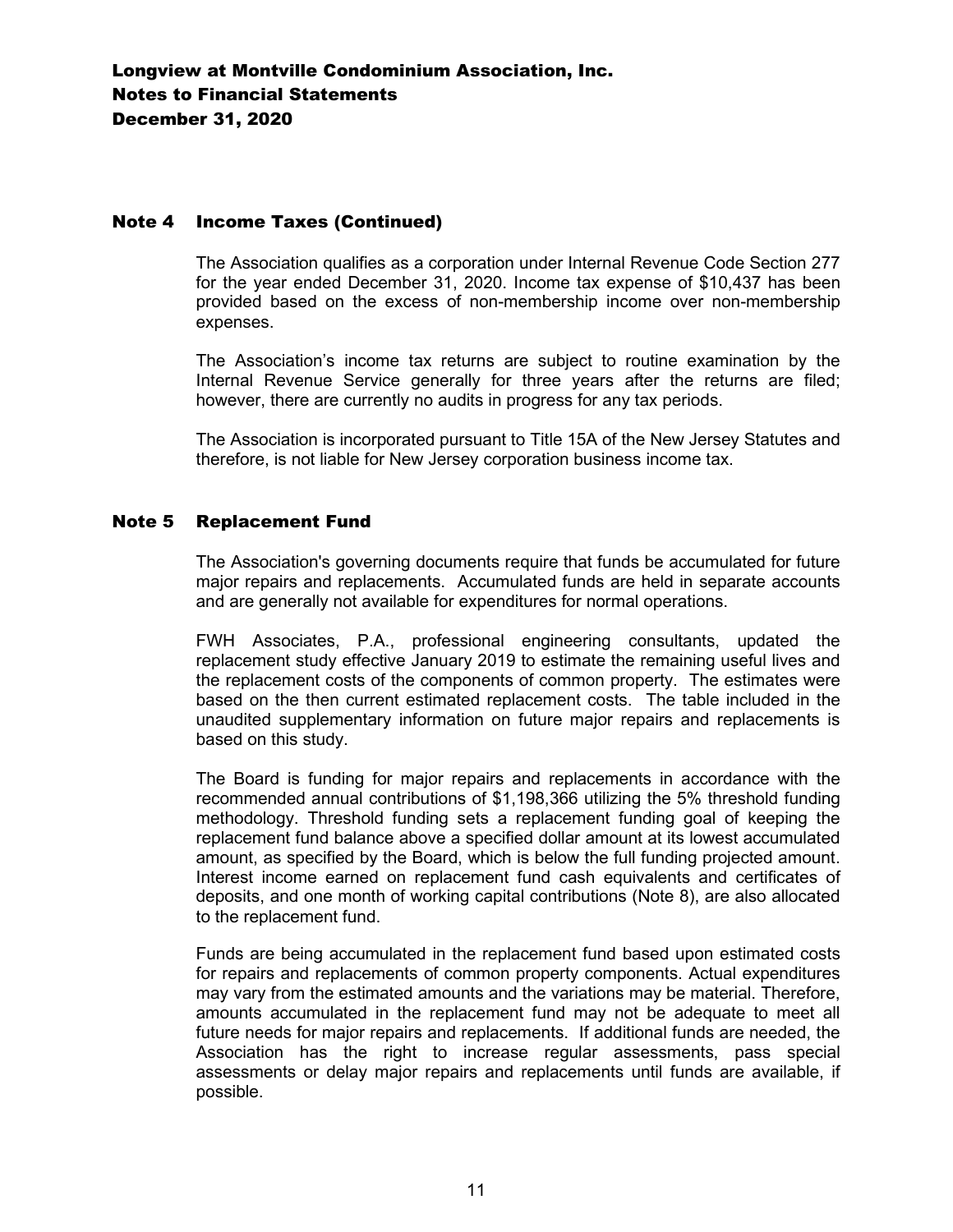#### Note 6 Township Reimbursement

The Association has an agreement with the Township of Montville whereby the Township reimburses the Association for certain municipal costs incurred (e.g., snow removal, street lighting, street cleaning and leaf disposal). The reimbursement for calendar year 2019 was received in December 2020 and is recorded in the accompanying financial statements, of which a portion of the reimbursement specific for snow removal costs is allocated to the snow reserve fund. The reimbursement for 2020 will be recorded in the year in which received.

In addition, the Township is responsible for repairs to the roadways.

#### Note 7 Insurance Claims

During October 2019, a unit suffered from accidental water damages which resulted in an insurance claim. During the year ended December 31, 2020, the Association received proceeds of \$6,545 and incurred expenses of \$6,545. During July 2020, another insurance claim resulted from storm damages to a unit in the Association, whereby the Association received proceeds of \$3,380 and incurred related repair expenses of \$2,726.

For the year ended December 31, 2020, total insurance claim proceeds of \$9,925 and expenses of \$9,271 have been recorded in the accompanying financial statements. At December 31, 2020, both claims are complete.

### Note 8 Working Capital Contributions

In accordance with Association documents, upon the acquisition of title to a unit, each new member of the Association is required to contribute a one-time, nonrefundable working capital contribution equivalent to two months of the current maintenance assessments in effect at the time of closing; one month's assessment is recorded as a separate capital component of the operating fund and one month is allocated to the replacement fund.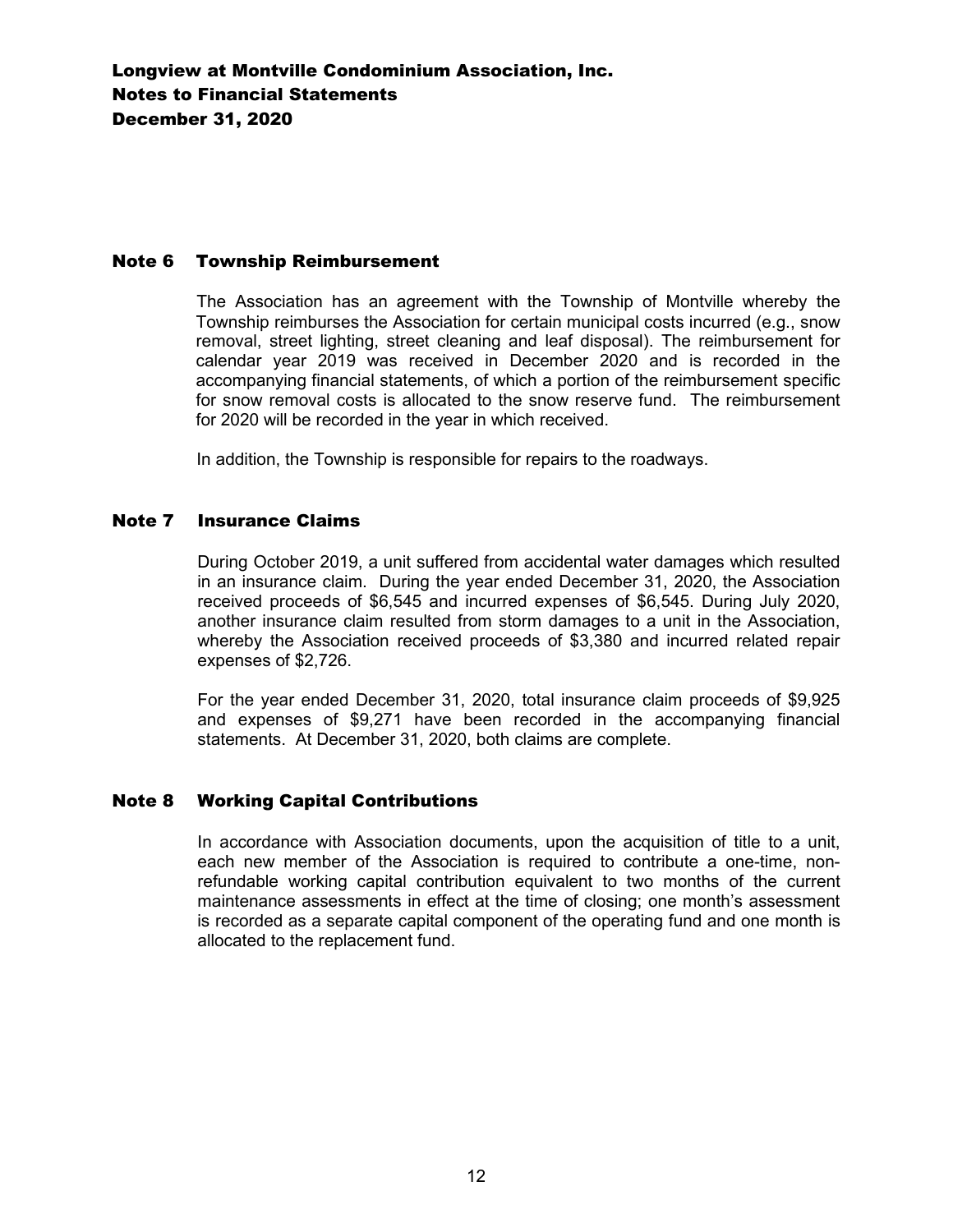#### Note 9 Interfund Transfers

During the year ended December 31, 2020, the Board approved an interfund transfer of \$50,000 from working capital contributions to the deferred maintenance fund.

Subsequent to year end, the Board also approved a transfer of the 2020 operating surplus in the amount of \$82,677 to the deferred maintenance fund.

The above transfers have both been recorded in the Statement of Changes in Fund Balances in the accompanying financial statements.

#### Note 10 Commitment

During September 2020, the Board approved a contract with C. Verblaauw & Sons, LLC for Phase I of the deck replacement project throughout the community at a cost of approximately \$669,000. During the year ended December 31, 2020, payments for work completed totaled \$28,402 which is charged to the replacement fund in the accompanying financial statements. The remaining balance will be recognized in the subsequent year's financial statements as the work is performed.

#### Note 11 Contingencies

#### COVID-19

In early 2020, the COVID-19 outbreak was declared a public health emergency in the United States. The impact of the COVID-19 outbreak may affect the Association's operations, including disruptions in its normal activities. However, the total impact to the Association's future activities, revenue, financial condition or results of operations, cannot be reasonably estimated at this time.

#### Lawsuit

On August 27, 2020, Plaintiffs who are unit owners at the Association, filed suit against other unit owners, the Association, and its Board of Trustees and Taylor Management due to an ongoing dispute. Plaintiffs claim for relief stem from their allegations that the unit owners invaded their privacy by installing surveillance cameras toward their residence and that the Association did not enforce the Rules and Regulations. A motion was filed on November 24, 2020 to dismiss the Complaint and on December 18, 2020, the Court dismissed the Plaintiffs' Complaint without prejudice.

Travelers, the Association's liability insurance carrier, was retained to defend the Association. The Association has a \$25,000 deductible on their policy which they must meet before Travelers will pay for legal expenses for this matter. The ultimate outcome of this matter is unknown at the present time.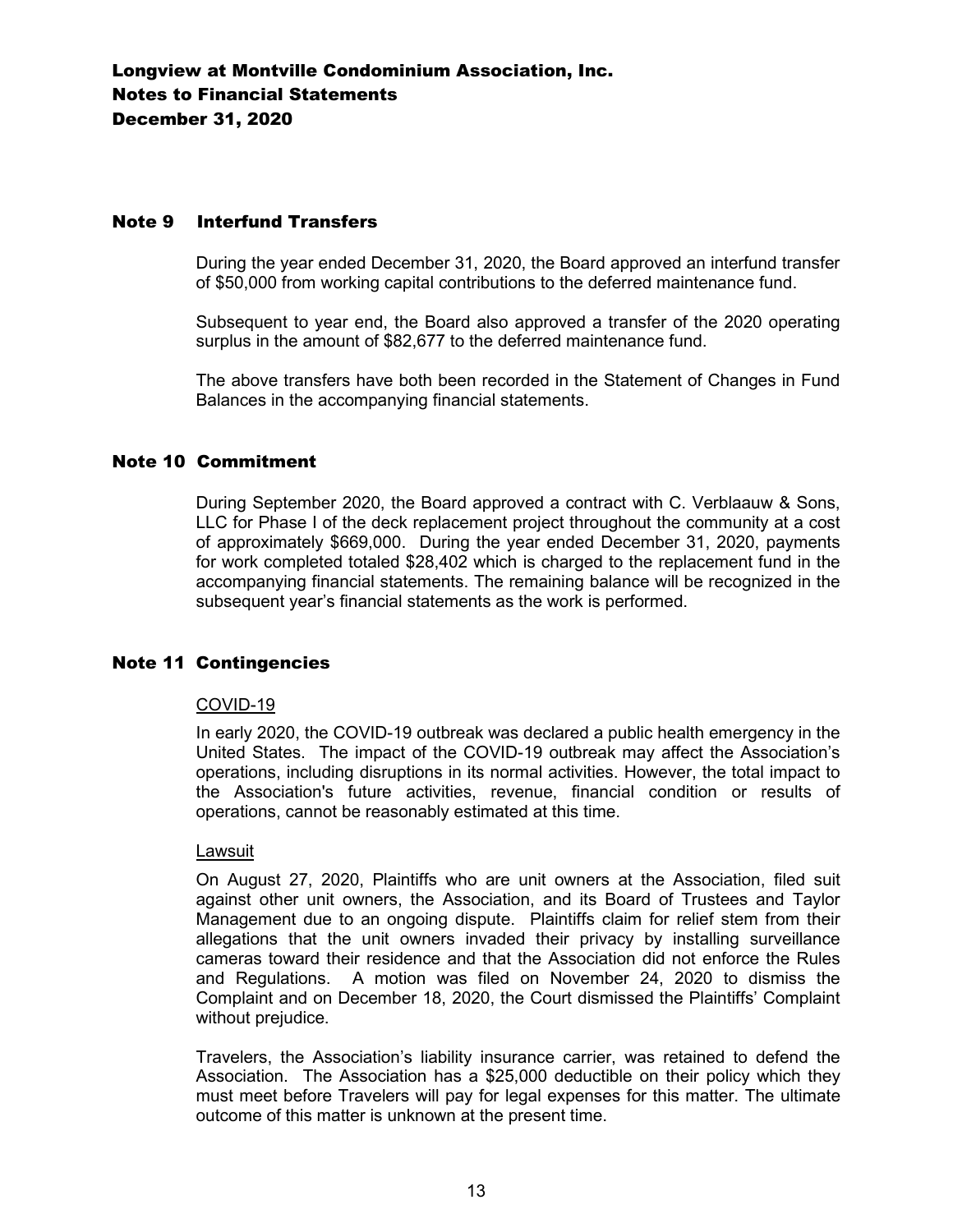### Supplementary Information Longview at Montville Condominium Association, Inc. Schedule of Future Major Repairs and Replacements December 31, 2020

FWH Associates, P.A., professional engineering consultants, updated the replacement study effective January 2019 to estimate the remaining useful lives and the replacement costs of the components of common property. Replacement costs were based on the estimated costs to repair or replace the common property components at the date of the study. Estimated current replacement costs have not been revised since that date and do not take into account the effects of inflation between the date of the study and the date that the components will require repair or replacement.

The following table is based on the study and presents significant information about the components of common property.

|                              |                         | As of 2019 Study         |
|------------------------------|-------------------------|--------------------------|
|                              |                         | (Unaudited)              |
|                              | Estimated               | <b>Estimated Current</b> |
|                              | <b>Remaining Useful</b> | Replacement              |
| Components                   | Lives (Years)           | Costs                    |
| Roadways                     | $2 - 13$                | 1,280,288<br>\$          |
| <b>Driveways</b>             | $3 - 38$                | 665,190                  |
| Sidewalks/service walks      | $5 - 7$                 | 1,039,324                |
| Mailbox pads                 | $5-8$                   | 14,976                   |
| Concrete pavers - entrance   | 5                       | 60,225                   |
| Fences                       | $0 - 10$                | 1,102,576                |
| Lawn irrigation              | $3 - 7$                 | 210,330                  |
| Safety mirrors               | 0                       | 1,800                    |
| Entrance sign/monument/bench | 3                       | 34,000                   |
| Lighting fixtures            | 8                       | 14,875                   |
| Retention pond               | $0 - 3$                 | 29,675                   |
| Drainage                     | $\overline{0}$          | 50,000                   |
| <b>Tennis courts</b>         | $3 - 10$                | 135,200                  |
| Swimming pool                | $2 - 15$                | 177,759                  |
| Gazebo                       | 5                       | 10,000                   |
| Wood trellis/arbor           | $3-5$                   | 26,364                   |
| <b>Roofs</b>                 | $8 - 26$                | 6,729,250                |
| <b>Gutters and leaders</b>   | $5 - 15$                | 1,234,612                |
| Siding                       | 11                      | 1,047,200                |
| <b>Decks</b>                 | $1 - 15$                | 2,648,326                |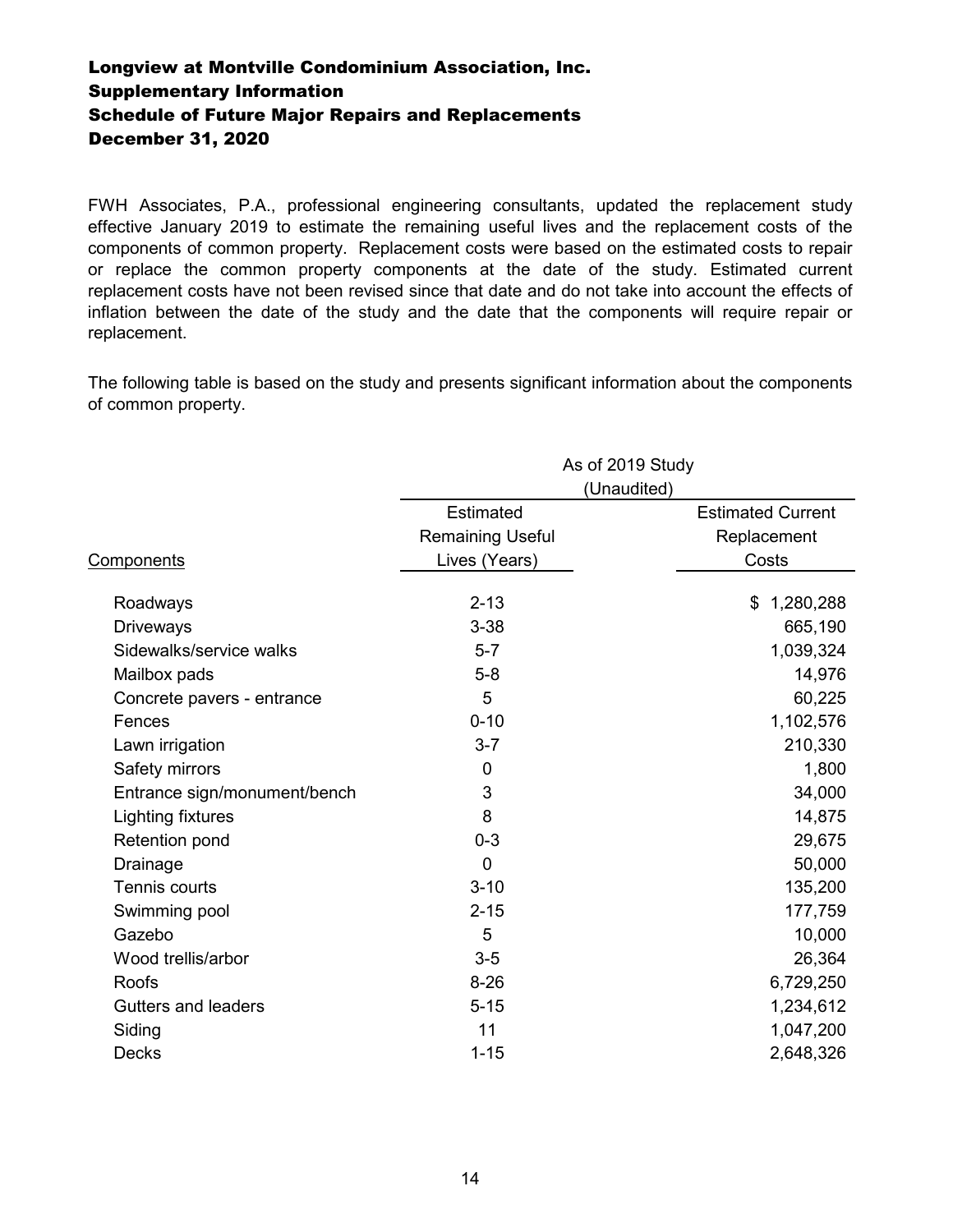# Schedule of Future Major Repairs and Replacements Supplementary Information Longview at Montville Condominium Association, Inc. December 31, 2020

|                               |                         | As of 2019 Study         |  |  |  |  |
|-------------------------------|-------------------------|--------------------------|--|--|--|--|
|                               | (Unaudited)             |                          |  |  |  |  |
| (Continued)                   | Estimated               | <b>Estimated Current</b> |  |  |  |  |
|                               | <b>Remaining Useful</b> | Replacement              |  |  |  |  |
| <b>Components</b>             | Lives (Years)           | Costs                    |  |  |  |  |
| Chimney caps                  | $7 - 30$                | 152,100                  |  |  |  |  |
| Façade                        | $5-8$                   | 305,887                  |  |  |  |  |
| <b>Steps</b>                  | $5-8$                   | 615,936                  |  |  |  |  |
| Porches                       | $5-8$                   | 348,568                  |  |  |  |  |
| Railings                      | $2 - 3$                 | 202,346                  |  |  |  |  |
| Patios                        | $7 - 8$                 | 828,308                  |  |  |  |  |
| <b>Stairs</b>                 | 0                       | 22,214                   |  |  |  |  |
| Paver walks                   | $5-8$                   | 211,557                  |  |  |  |  |
| Clubhouse - interior elements | $0 - 27$                | 222,989                  |  |  |  |  |
| Recycle buildings             | $0 - 30$                | 21,397                   |  |  |  |  |
| Windows/doors                 | $0 - 8$                 | 38,500                   |  |  |  |  |
| <b>HVAC</b>                   | $0 - 8$                 | 41,550                   |  |  |  |  |
|                               |                         |                          |  |  |  |  |

\$19,523,322

\$4,488,927 Replacement fund balance as of December 31, 2020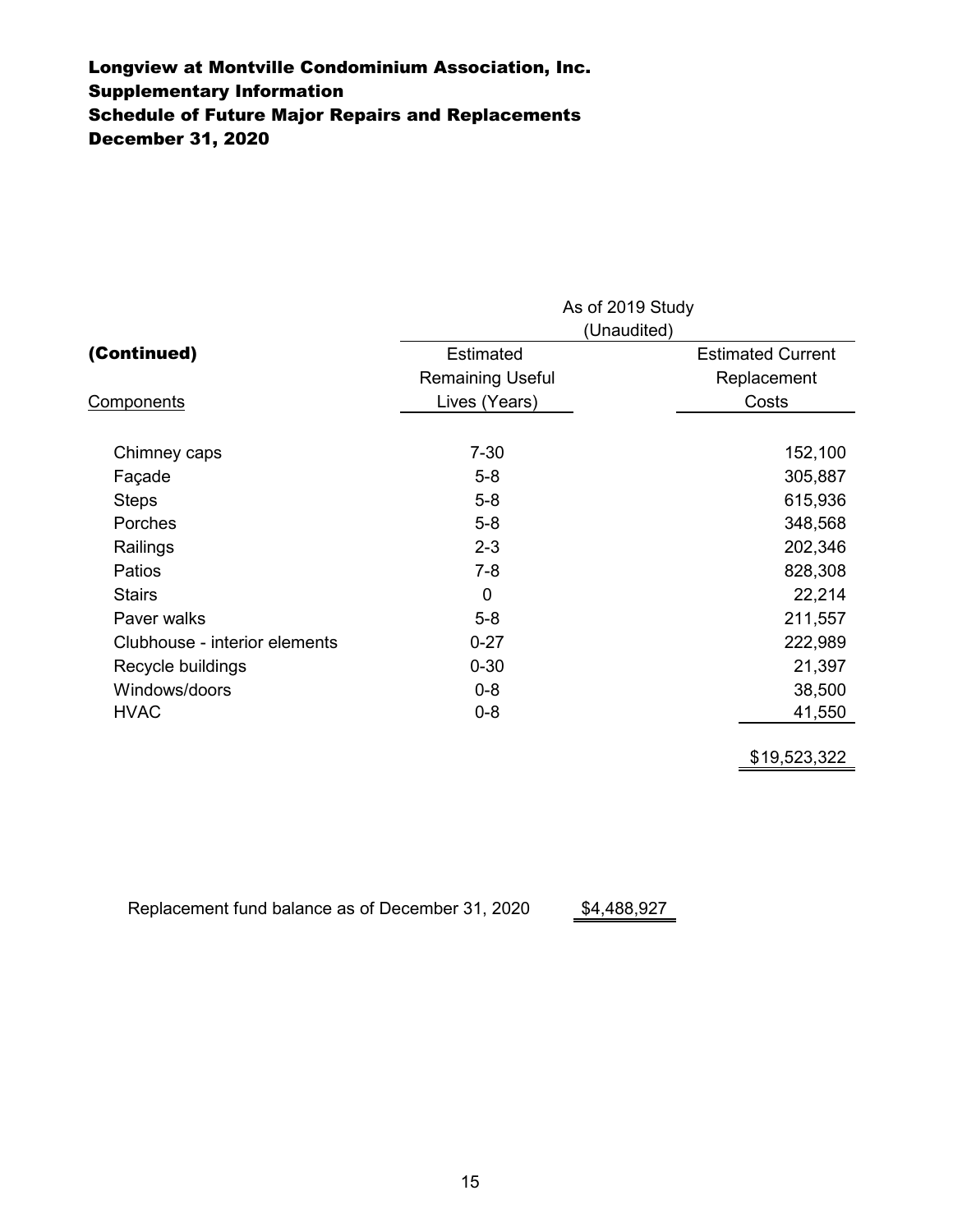### Longview at Montville Condominium Association, Inc.

Supplementary Information

Schedule of Total Revenue, Operating Expenses and

Allocations to the Funds - Actual to Budget

For the Year Ended December 31, 2020

(With Comparative Totals for 2019)

|                                              | 2020 |           |               |    | 2019      |  |
|----------------------------------------------|------|-----------|---------------|----|-----------|--|
|                                              |      |           | (Unaudited)   |    |           |  |
|                                              |      | Actual    | <b>Budget</b> |    | Actual    |  |
| <b>Revenue</b>                               |      |           |               |    |           |  |
| Maintenance assessments                      | \$   | 2,872,917 | \$2,872,956   | \$ | 2,769,809 |  |
| Interest income                              |      | 88,725    |               |    | 80,693    |  |
| Township reimbursement                       |      | 49,874    | 49,820        |    | 49,820    |  |
| Insurance claim proceeds                     |      | 9,925     |               |    | 20,116    |  |
| Legal fees reimbursement                     |      | 8,348     | 4,000         |    | 3,046     |  |
| Reclassification of prior year liability     |      | 4,100     |               |    |           |  |
| Late fees and fines income                   |      | 2,963     | 4,400         |    | 4,616     |  |
| Move in/out fees                             |      | 2,000     | 1,500         |    | 4,000     |  |
| Clubhouse rental income                      |      | 400       | 1,500         |    | 2,100     |  |
| Other income                                 |      | 334       | 1,500         |    | 1,077     |  |
| Reduction in allowance for doubtful accounts |      |           |               |    | 6,520     |  |
| <b>Total Revenue</b>                         |      | 3,039,586 | 2,935,676     |    | 2,941,797 |  |
| <b>Expenses</b>                              |      |           |               |    |           |  |
| <b>Administrative</b>                        |      |           |               |    |           |  |
| Insurance                                    |      | 359,482   | 397,000       |    | 376,525   |  |
| <b>Management services</b>                   |      | 177,200   | 177,200       |    | 177,200   |  |
| Legal - general and litigation               |      | 14,297    | 15,000        |    | 16,410    |  |
| Office                                       |      | 10,144    | 13,800        |    | 12,187    |  |
| Insurance claim expense                      |      | 9,271     |               |    | 21,841    |  |
| Legal - collections                          |      | 7,837     | 4,500         |    | 3,159     |  |
| Bad debt expense                             |      | 6,982     | 7,500         |    |           |  |
| Audit                                        |      | 5,800     | 5,800         |    | 5,800     |  |
| Postage                                      |      | 5,689     | 6,800         |    | 5,997     |  |
| Miscellaneous                                |      | 2,954     | 2,000         |    | 3,803     |  |
| Licenses and fees                            |      | 1,840     | 1,000         |    | 612       |  |
| Architectural and engineering                |      | 360       | 5,000         |    | 1,181     |  |
| <b>Total Administrative Expenses</b>         |      | 601,856   | 635,600       |    | 624,715   |  |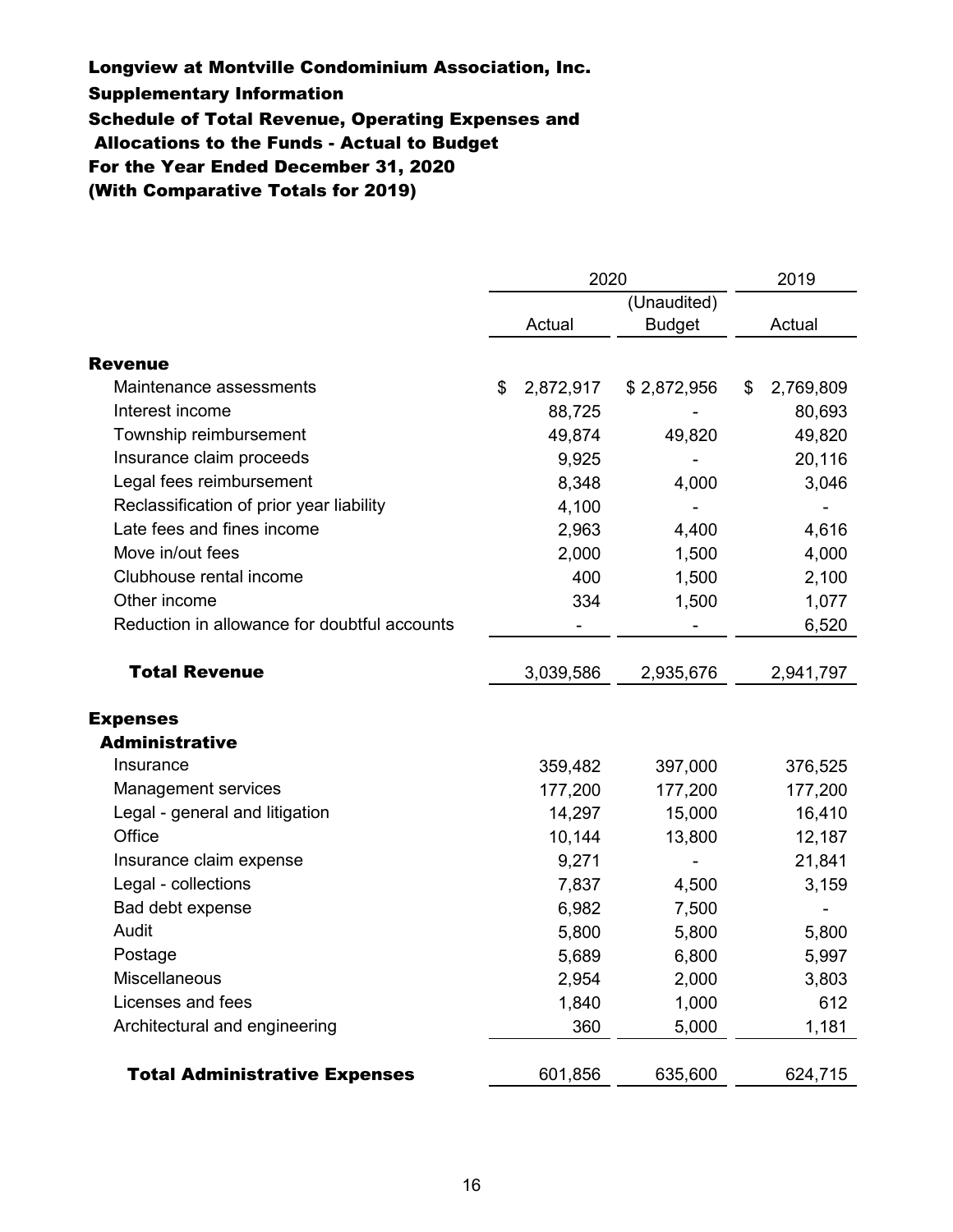(With Comparative Totals for 2019) Supplementary Information Allocations to the Funds - Actual to Budget Schedule of Total Revenue, Operating Expenses and For the Year Ended December 31, 2020 Longview at Montville Condominium Association, Inc.

|                                       | 2020    | 2019          |         |  |
|---------------------------------------|---------|---------------|---------|--|
|                                       |         | (Unaudited)   |         |  |
|                                       | Actual  | <b>Budget</b> | Actual  |  |
| <b>Expenses (Continued)</b>           |         |               |         |  |
| <b>Building and Grounds</b>           |         |               |         |  |
| Landscaping services                  | 419,004 | 420,000       | 384,087 |  |
| General repairs and maintenance       | 54,895  | 46,500        | 37,869  |  |
| Landscaping - other                   | 49,371  | 75,000        | 62,219  |  |
| Sprinkler system operation and repair | 46,965  | 26,000        | 30,841  |  |
| Exterminating                         | 46,664  | 50,000        | 26,325  |  |
| Gutter cleaning                       | 34,109  | 32,000        | 36,226  |  |
| Paving stone repairs                  | 22,908  | 51,000        | 60,539  |  |
| Water/sewer line repairs              | 17,561  | 15,000        | 15,156  |  |
| Deck repairs                          | 12,335  | 3,000         | 2,905   |  |
| Roof repairs                          | 2,586   | 3,000         | 2,171   |  |
| Pond maintenance                      | 2,095   | 2,500         | 1,749   |  |
| <b>Total Building and Grounds</b>     |         |               |         |  |
| <b>Expenses</b>                       | 708,493 | 724,000       | 660,087 |  |
| <b>Pool and Clubhouse</b>             |         |               |         |  |
| Pool contract                         | 9,733   | 46,250        | 44,728  |  |
| Clubhouse security/alarm              | 7,628   | 5,000         | 6,539   |  |
| Clubhouse cleaning and maintenance    | 7,415   | 7,600         | 7,541   |  |
| Tennis court repairs                  | 3,778   | 3,000         | 2,087   |  |
| Spa/health club repairs               | 3,095   | 5,000         | 7,129   |  |
| Pool repairs and supplies             | 1,556   | 5,000         | 4,230   |  |
| <b>Total Pool and Clubhouse</b>       |         |               |         |  |
| <b>Expenses</b>                       | 33,205  | 71,850        | 72,254  |  |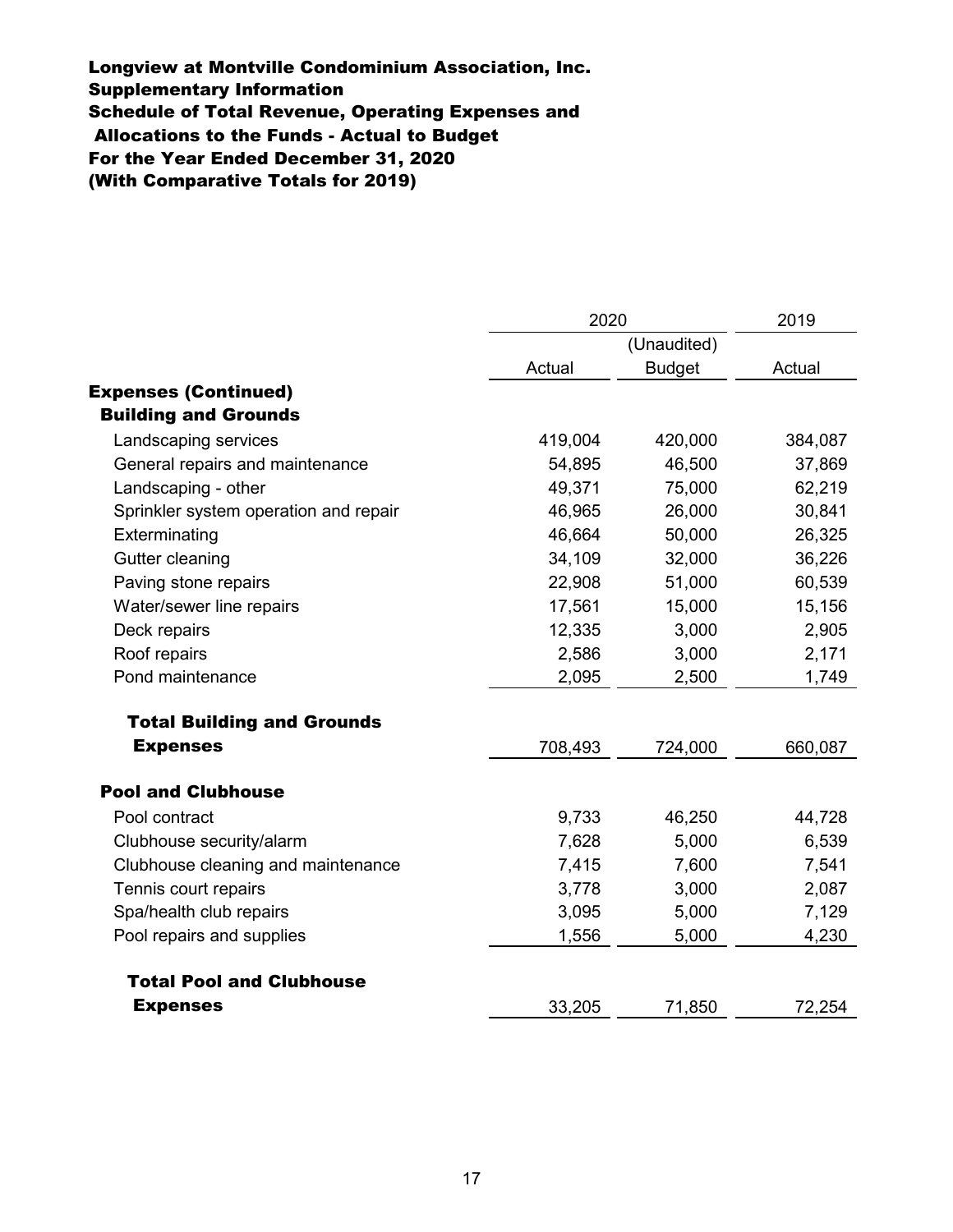Schedule of Total Revenue, Operating Expenses and Allocations to the Funds - Actual to Budget For the Year Ended December 31, 2020 Supplementary Information Longview at Montville Condominium Association, Inc. (With Comparative Totals for 2019)

|                                         | 2020    |               | 2019    |
|-----------------------------------------|---------|---------------|---------|
|                                         |         | (Unaudited)   |         |
|                                         | Actual  | <b>Budget</b> | Actual  |
| <b>Expenses (Continued)</b>             |         |               |         |
| <b>Utilities</b>                        |         |               |         |
| Water and sewer                         | 99,169  | 55,000        | 58,157  |
| Electricity and gas                     | 24,360  | 43,000        | 38,247  |
| Telephone                               | 3,560   | 4,000         | 3,779   |
| <b>Total Utilities Expenses</b>         | 127,089 | 102,000       | 100,183 |
| <b>Allocations to Funds -</b>           |         |               |         |
| <b>Snow Reserve Fund</b>                |         |               |         |
| Maintenance assessments (contributions) | 100,000 | 100,000       | 100,000 |
| Township reimbursement                  | 26,360  | 26,360        | 26,360  |
| Interest income                         | 3,812   |               | 4,806   |
| <b>Total Snow Reserve Fund</b>          |         |               |         |
| <b>Allocations</b>                      | 130,172 | 126,360       | 131,166 |
| <b>Deferred Maintenance Fund</b>        |         |               |         |
| Maintenance assessments (contributions) | 77,500  | 77,500        | 95,000  |
| Interest income                         | 11      |               | 304     |
| <b>Total Deferred Maintenance Fund</b>  |         |               |         |
| <b>Fund Allocations</b>                 | 77,511  | 77,500        | 95,304  |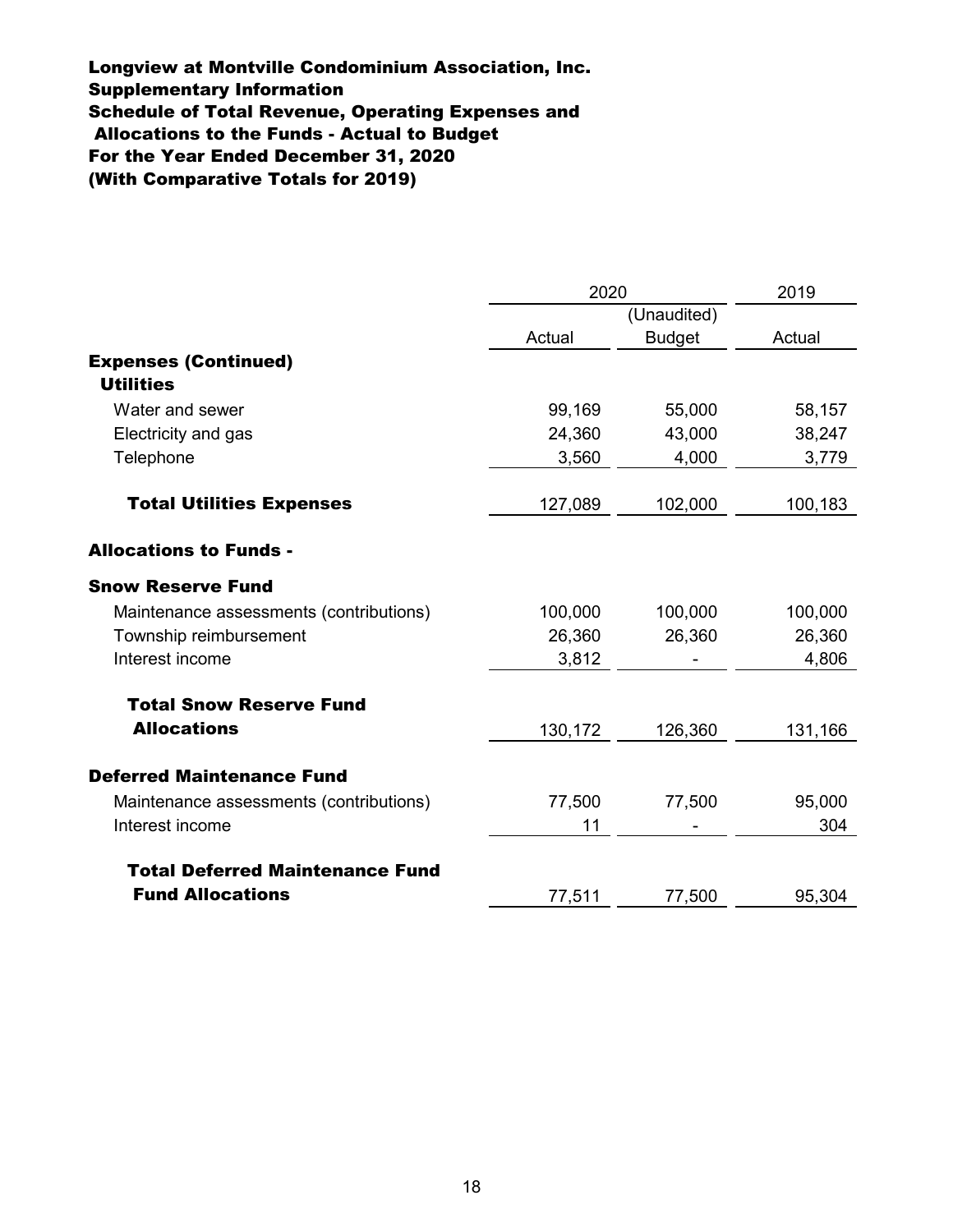Longview at Montville Condominium Association, Inc. Schedule of Total Revenue, Operating Expenses and Supplementary Information Allocations to the Funds - Actual to Budget For the Year Ended December 31, 2020 (With Comparative Totals for 2019)

|                                         | 2020<br>(Unaudited) |           |               |           | 2019   |           |
|-----------------------------------------|---------------------|-----------|---------------|-----------|--------|-----------|
|                                         |                     |           |               |           |        |           |
|                                         | Actual              |           | <b>Budget</b> |           | Actual |           |
| (Continued)                             |                     |           |               |           |        |           |
| <b>Replacement Fund</b>                 |                     |           |               |           |        |           |
| Maintenance assessments (contributions) |                     | 1,198,366 |               | 1,198,366 |        | 1,163,462 |
| Interest income                         |                     | 80,217    |               |           |        | 72,101    |
| <b>Total Replacement Fund</b>           |                     |           |               |           |        |           |
| <b>Allocations</b>                      |                     | 1,278,583 |               | 1,198,366 |        | 1,235,563 |
| <b>Total Expenses and Allocations</b>   |                     |           |               |           |        |           |
| to Funds                                |                     | 2,956,909 |               | 2,935,676 |        | 2,919,272 |
|                                         |                     |           |               |           |        |           |
| <b>Excess of Revenue Over Expenses</b>  |                     | 82,677    |               |           |        | 22,525    |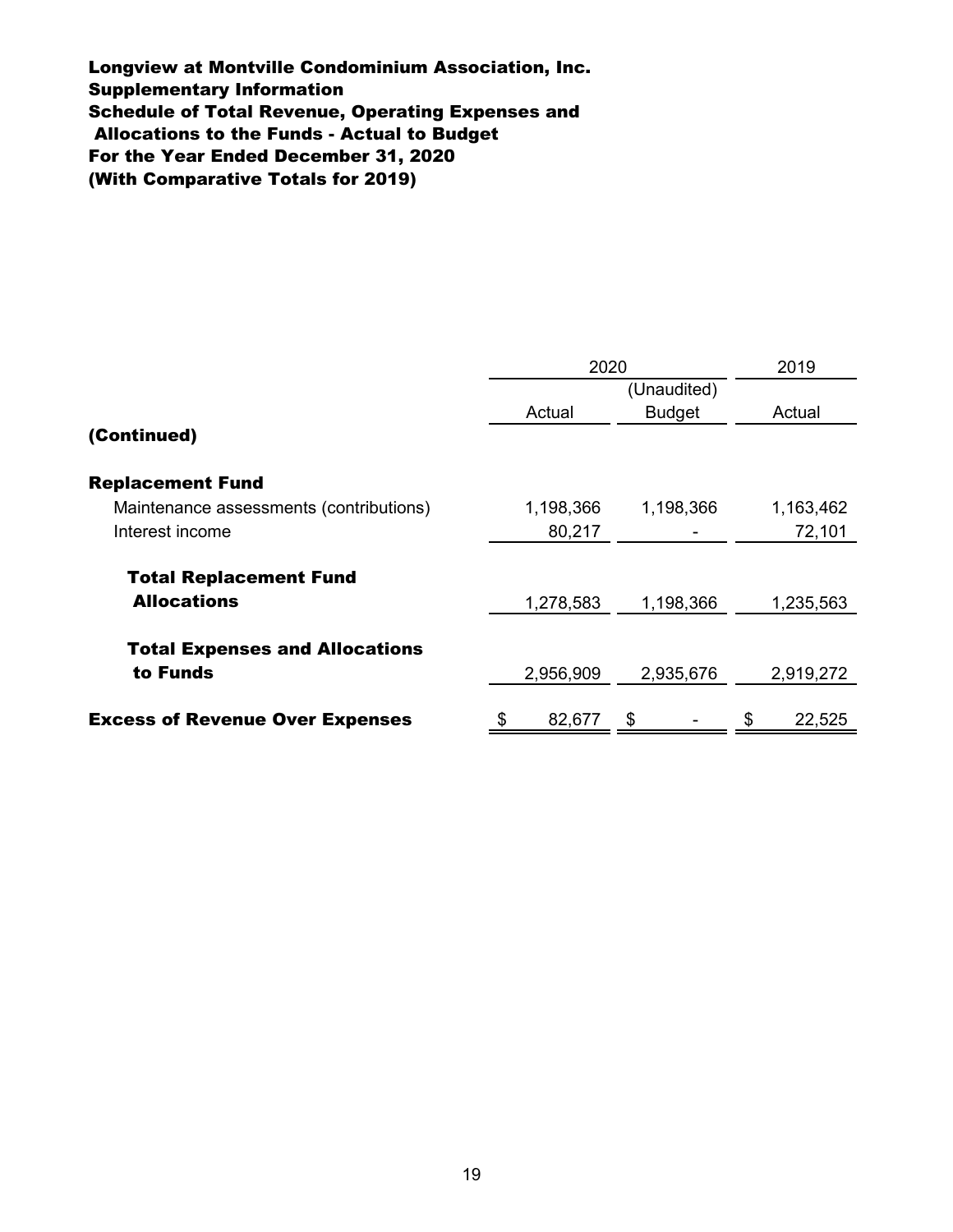For the Year Ended December 31, 2020 Longview at Montville Condominium Association, Inc. Schedule of Non-Operating Fund Expenses (With Comparative Totals for 2019) Supplementary Information

|                                                |    | 2020    |               | 2019    |  |
|------------------------------------------------|----|---------|---------------|---------|--|
|                                                |    |         |               |         |  |
| <b>Snow Reserve Fund Expenses</b>              |    |         |               |         |  |
| Snow removal                                   | \$ | 46,461  | $\sqrt[6]{2}$ | 207,705 |  |
|                                                |    |         |               |         |  |
| <b>Deferred Maintenance Fund Expenses</b>      |    |         |               |         |  |
| Painting and powerwashing                      | \$ | 83,594  | \$            | 29,639  |  |
| Tree removal                                   |    | 18,393  |               | 9,357   |  |
| Irrigation repairs                             |    | 5,824   |               |         |  |
| Concrete foundation repairs                    |    | 5,505   |               | 35,093  |  |
| Piping repairs                                 |    | 2,754   |               | 6,212   |  |
| Window cleaning                                |    | 780     |               |         |  |
| Exterminating                                  |    |         |               | 16,254  |  |
| Pool area railroad ties                        |    |         |               | 8,665   |  |
| Water damage repairs                           |    |         |               | 5,265   |  |
| LED lighting installation and lighting repairs |    |         |               | 4,507   |  |
| Chimney repairs                                |    |         |               | 615     |  |
| <b>Total Deferred Maintenance</b>              |    |         |               |         |  |
| <b>Fund Expenses</b>                           | S  | 116,850 | \$            | 115,607 |  |